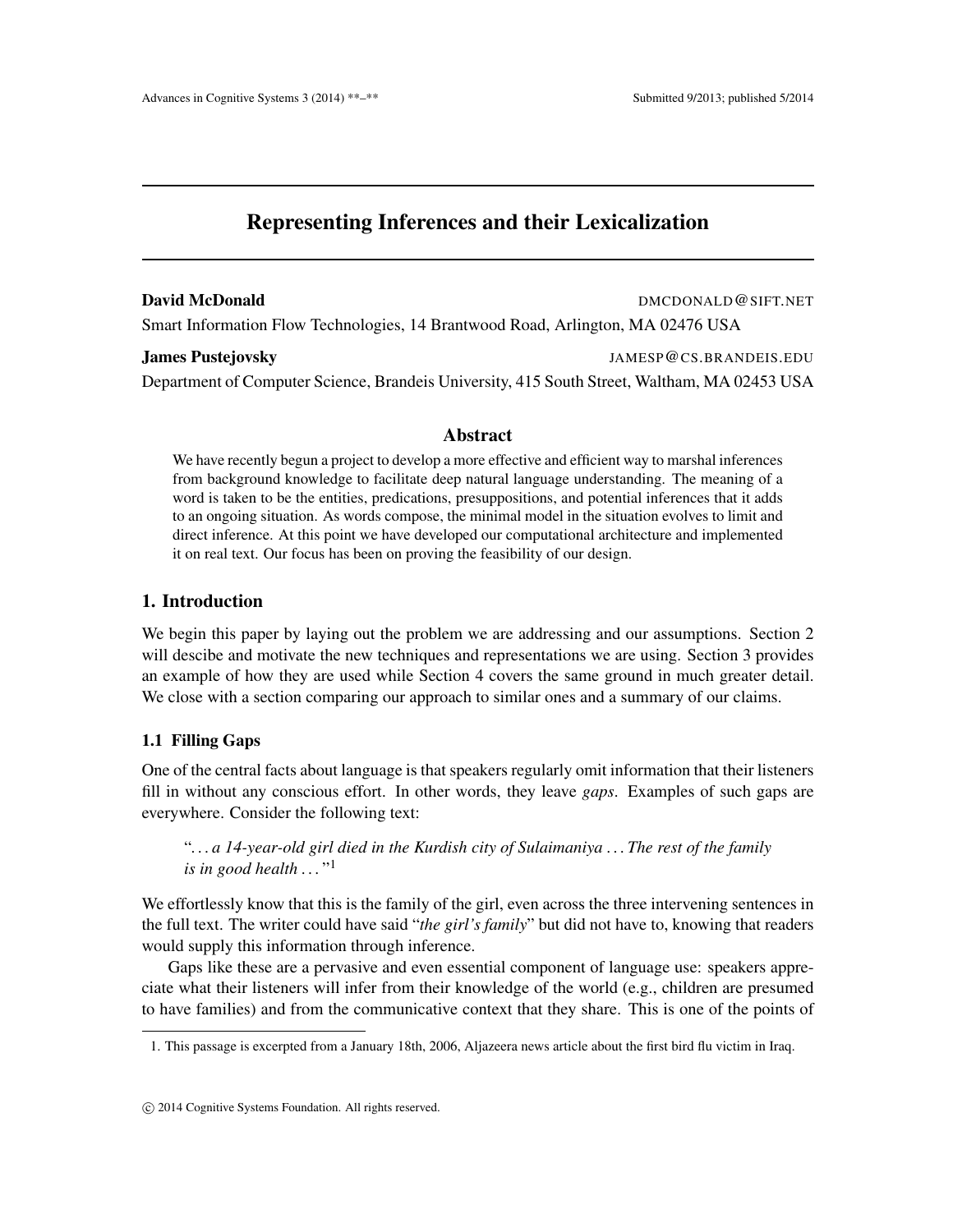Grice's (1975) Maxim of Quality: do not be more informative than required . It is a central part of what makes a text cohesive.

A long-standing question, of course, is how this is done. How is our extensive body of background knowledge and inference organized? How do we deploy it so effortlessly? That is the subject of this paper, where we lay out some of our initial results from a recently initiated project into this question.

#### 1.2 Speed Implies Structure

Psycholinguists have known for decades that language comprehension is immediate, incremental, and that it works on all levels at once: syntactic, semantic, discourse, and pragmatic (Marslen-Wilson, 1973). People interpret utterances word by word without noticeable delay. Recent work has shown that an event verb will activate its prototypical objects in just the time it takes to hear the verb and that this will influence the interpretation of later syntactic structures (Matsuki et al., 2011; McRae & Matsuki, 2009).

When cognitive psychologists explain this ability, they talk about people having *schemas* that organize their knowledge of ordinary things and events (Bartlett, 1932). This resonates with the ideas and mechanisms of frames and scripts that were developed in artificial intelligence and linguistics more than thirty years ago (Minsky, 1975; Schank & Abelson, 1977; Fillmore, 1976). These mechanisms encode knowledge about conventional types of events and situations that people know about or have experienced: birthday parties, presidental inaugurations, eating at a restaurant, etc. They provide expectations about what is likely to happen and what defaults to assume in order to account for things that must have happened but were not witnessed.

In areas of research such as neuroscience (Speer et al., 2009), or cognitive linguistics (Bergen, Chang, & Narayan, 2004), what a schema consists of or what it means, computationally, to 'activate' a schema and 'provide' expectations has different answers — it is usually not the point of their research. It is, however, the point of our own research. This paper describes our computational account of what schemas are, how they are activated, their mechanisms for controlling interpretation, and how they provide expectations, implicatures, and defaults.

#### 1.3 The Importance of Knowledge

The knowledge-rich approaches of the 1970s and 1980s were abandoned by main-stream natural language research as part of the move to 'empirical' approaches that were made possible by the construction of large machine-readable text corpora and advances in machine learning (Church & Mercer, 1993). At about the same time, a shift to ever-larger projects increased the salience of the "knowledge acquisition problem" — that without a vast amount of knowledge, systems will be too brittle and will fail on anything outside of what has been expressly modeled. As a result, people working in natural language typically use shallow techniques that stop with just a description of what a text says and has none of the active, "fill in the gap" inferential capability that is critical for full, deep language understanding.

We agree that knowledge modeling is difficult. It is intellectually challenging to come up with conceptualizations that have the requisite sensitivity to context, the capacity for composition, and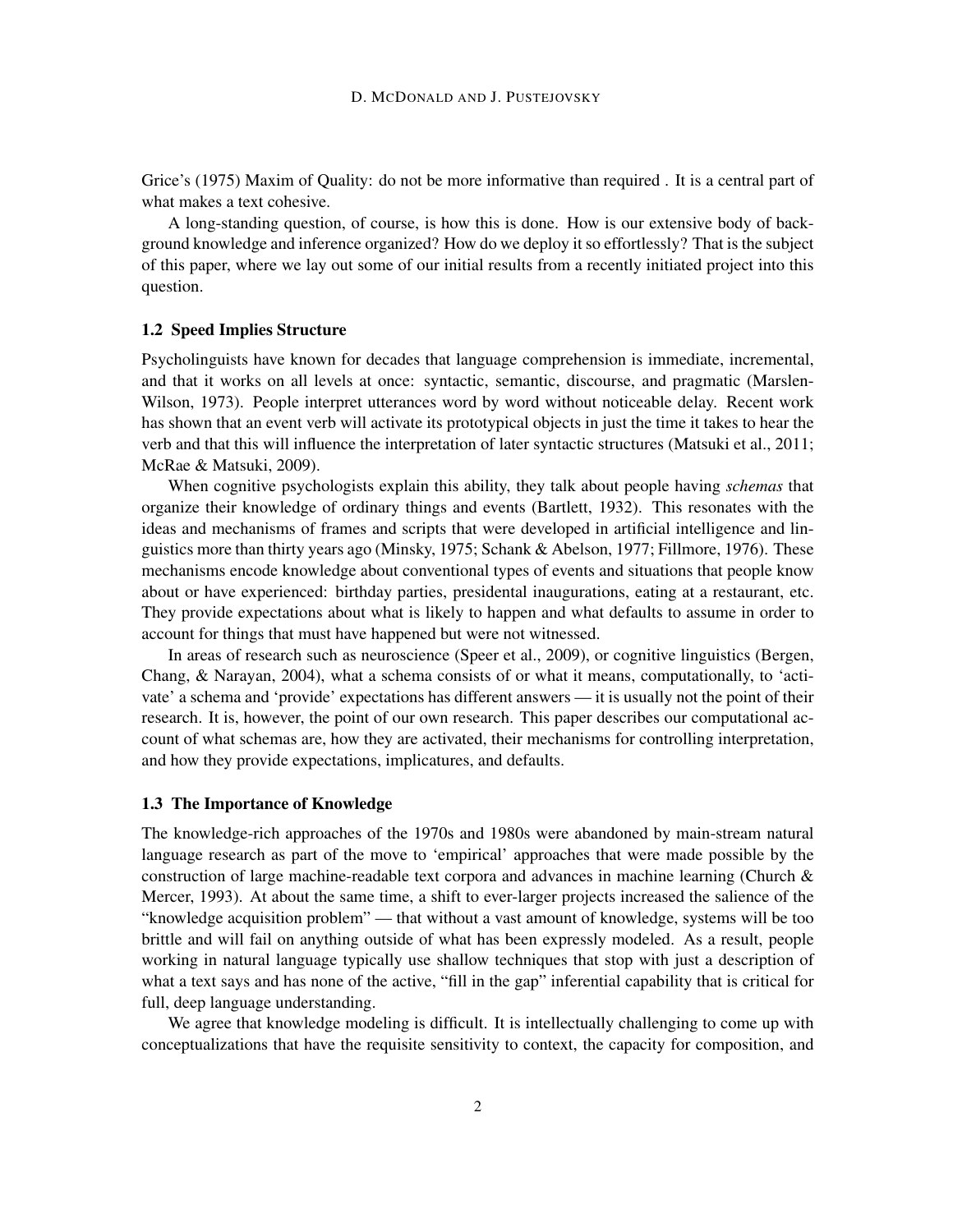associated expectations for actions and inference. But this background knowledge is absolutely needed if automated systems are to learn from reading or fully understand our instructions. We are not alone in this belief, as witnessed by the steady body of work by other groups, e.g., (Van Durme, Michalak, & Schubert, 2009; Montazeri & Hobbs, 2011). Moreover there are now substantial knowledge stores to draw on. In addition to Schubert's KNEXT, there are ConceptNet (Speer, Havasi, & Lieberman, 2008), FrameNet (Fillmore & Baker, 2001), and the long-term products of the CYC project (Guha & Lenat, 1993). Hence, we do not presume to do this by ourselves. Once our designs have been refined through testing on a realistic corpus against the series of prototypes we will implement, we intend to formalize our knowledge requirements and look for assistance from like-minded people in the language-centric part of the knowledge-representation community for follow-on collaborations.

#### 1.4 What We Are Actually Doing

The focus of our work is on how inferences are marshaled from background knowledge when we use language. While it has old roots, our conception of how it is done is new. In order to focus our efforts, we have pushed to one side a set of issues that we know are important parts of any operational solution, but which now would just be a distraction.

- We are working from a corpus of written texts, not speech;
- We are not dealing with dialogue;
- We are not trying to acquire background knowledge automatically.

Instead we are working out how highly efficient, lexically triggered inference and expectation can happen at all. We are deliberately not yet invested in a particular ontology or a large knowledge store. We think it is more important to test and refine our computational machinery before drawing on the work listed above and working at a larger scale.

In the next section we lay out the elements of our architecture, and illustrate them in Section 3 with the example that has driven our design We follow this in Section 4 with a smaller but thoroughly implemented example that we walk through in detail. We conclude with a discussion of related work and our future plans.

#### 2. Representation: Situations, Predicates, and Packets

Every cognitive architecture has a notion of *working memory*: some means of defining and delimiting what it will attend to and what it can be aware of at any given moment. Every architecture also has a *control structure*: a policy or mechanism that dictates what actions it will take and in what order.

In our architecture<sup>2</sup> –  $C3$  – our working context is a structured *situation*, in a sense close to that from situation semantics (Barwise & Perry, 1983; Devlin, 2006). We use a data-directed, event-driven control structure that adapts techniques used in our language analysis engine *Sparser* (McDonald, 1992; McDonald, 1996). We focus on the notion of a "situation type": a reoccurring pattern of events and participants. The situation semantics literature has instead focused on situ-

<sup>2.</sup> The name C3 stands for "the Compositional Construction of Context".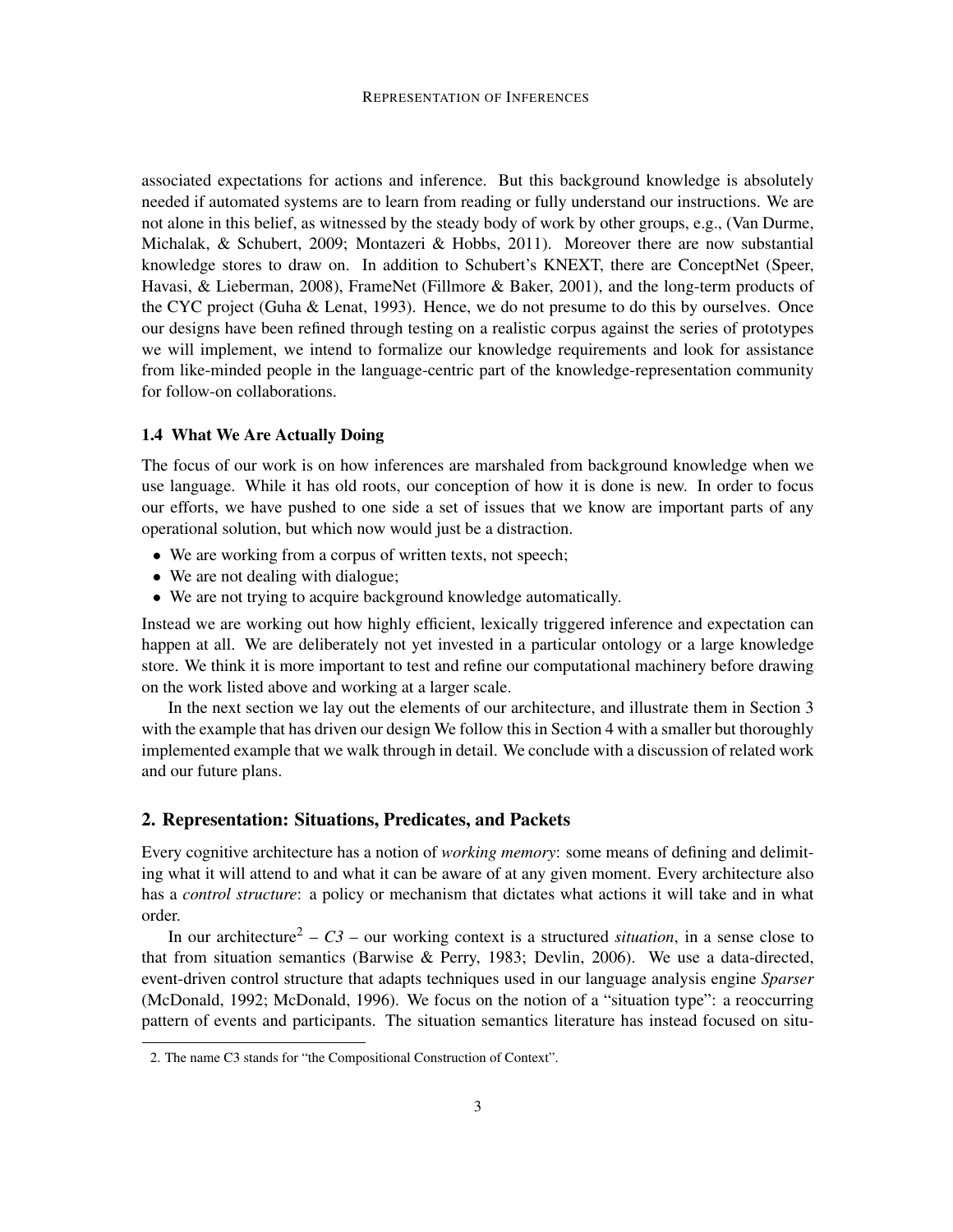ations as a device that provide a denotation for a complex of events and participants — a static representation similar to Schubert and Hwang's notion of an episode in their episodic logic. The populated situation that accompanies an ongoing discourse supplies the information that is latent in the words of a text. In our view, situations hold the general world knowledge that perception unconsciously brings to mind. They supply the bulk of information that lies below the perceivable tip of the iceberg.

At its base, the situation holds representations of the entities, events, and predications that have been mentioned in the ongoing discourse. It provides a minimal model that consists of a set of typed structured objects. For example, if the text is "*a 14-year-old girl*." then, when that phrase has been read, the situation contains representations of the girl, the age, and of the fact that the girl is described as being that age.

#### 2.1 Lexicalized Pragmatics

In a lexicalized grammar, the terminals of the rules are specific words instead of lexical categories such as proper noun or transitive verb. We propose to lexicalize meaning and inference – to establish it directly from the incremental composition of the meaning of the words in a text without an intervening logical form.

The meaning of words, phrases, and meaning-bearing constructions is defined in terms of the set of entities, predicates, relations, propositions, or potential inferences they convey. Situations are created dynamically by composing these *packets* of content and inference as the words of a text are scanned. Most packets correspond to small individual categories or inferences, such as the affordances of a cup as a container or the consequences of a process being canceled. Packets are small because they are designed to compose with other packets to collectively define the suite of inferences that are active in a situation. Packets are activated singly or in groups according to what work they are designed to do and how and where they are triggered. The notion of *packet composition* is how we expect to satisfy one of the fundamental properties of language that have been recognized since the time of von Humboldt (1876): the ability to make infinite use of finite means.

#### 2.2 Predicates Linked to Language

As a concrete example of a packet, consider the word *black*. It is the English realization of the individual in the ontology that is used to represent the color black (denoted as black), as opposed to other colors such as red or titanium white. Like all colors, it is associated with a two-place predicate that establishes a relationship between an entity that can have a color (tree leaves, cars, etc.) and the specific color black. We encode this predicates as

 $\lambda x_{hasSurface}[color\_of(x,black)]$ 

where the type of object to which the predicate can apply is restricted: it must include the type has-surface. The object and the predicate together constitute the contents of the packet. When the parser scans *black*, these packets are introduced into the situation.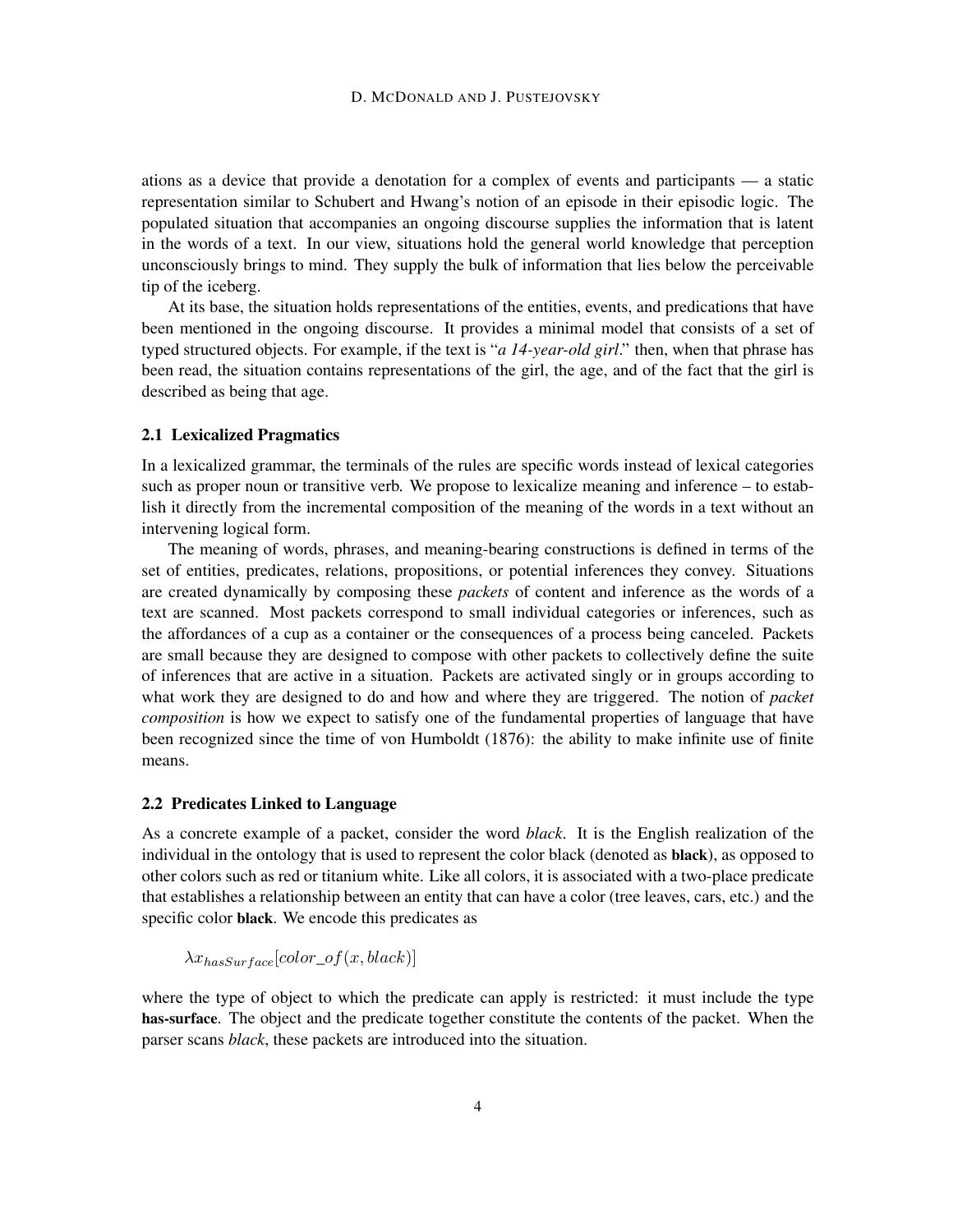Every predicate in the ontology must specify the word or fixed phrase that expresses it and their linguistic properties.<sup>3</sup> The knowledge engineer adding colors to his conceptual model must indicate the word or phrase that names the color and that it has the syntactic patterns of a predicate adjective. For C3, we do this using the notation for simultaneously defining semantic categories and their realizations described by McDonald (1994).

#### 2.3 Latent Predicates

When a phrase is fully instantiated, as in "*a black SUV*," the predicates receive values and establish predications. For example, the value of the color property of this SUV is bound to black. The meaning of substantive nouns or verbs will typically include a great many predicates, only a few of which will be present in a text and therefore explicitly represented as predications in the minimal model. The other predicates are *latent*. They may be relevant as the text continues; they may supply default assumptions that drive implicatures; or they may simply remain part of the background knowledge associated with the word, as we discuss in Section 4.3.

In C3 we treat predicates formally as a kind of *lambda variable*. These are structured objects that define a relationship between individuals of specific category, and are constrained in the range of values they can take, i.e., what the variable can be bound to (McDonald, 2000). This information is self-contained within the object that defines the variable – the category of individuals to which it applies, the restrictions on its possible values, and the default values that can be assumed in the absence of actual ones.

For example, if the participants of an event are physical objects then it is always the case that the event happened at some location, even if we do not know its identity. When the analysis of our initial example had only gotten this far: "*a 14-year-old girl died*," we knew that the death must have happened at some location, but we didn't know what that location was. The location could still be referenced, but only indirectly: "*where the girl died*" or "*the place where the girl died*." Once the text continued, "*. . . in the Kurdish city of Sulaimaniya*," the latent variable that represented the location of the event was accessed and bound to that city. Note that this narrows the category of the location to city, and we would say "*the city where the girl died*."

In our implementation, a composite category defines all the possible properties, relationships, and habitats (see below) that its instance individuals can have or can participate in, all implemented by lambda variables. When we introduce a packet into the situation, this potential becomes accessible, even when just a small part is present in the minimal situation model. It is accessible in that any later explicit reference to a predicate that is latent in an individual's composite category has already been linked to the individual. We employ a wrapper around all variables, effectively a programming trick, that lets C3 create an instance of each variable (potential predication) linking the relevant individual instantaneously in one step, at the moment the individual is introduced into the situation.

<sup>3.</sup> We use a Lexicalized Tree Adjoining Grammar for analysis and generation. A word's linguistic properties are established by indicating its TAG tree family or families (McDonald & Pustejovsky, 1985; McDonald, 1996).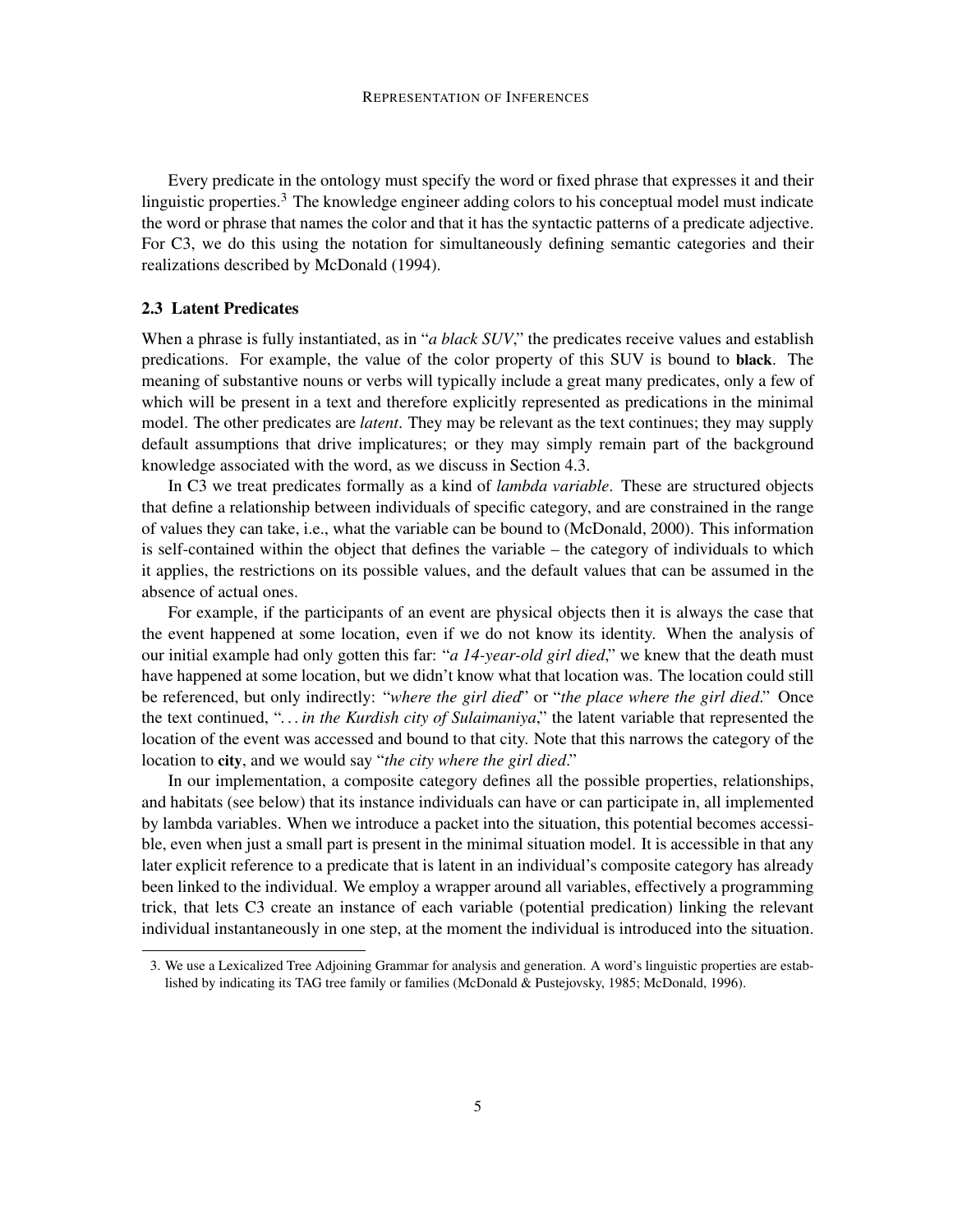#### 2.4 Frames and Habitats

Packets are C3's building blocks. Most packets contain roughly the same amount of information as we intuitively associate with a single word (*black*, *cancel*). But of course there are relational structures that are considerably larger, structures that should be instantiated as a single unit but that have multiple parts and activities, such as an airport or a birthday party.

For C3, we represent these as *habitats* (Pustejovsky, 2013a). The notion of a habitat has its intellectual roots in two places. The first is that it is an extension and deepening of the well-established concept of *qualia theory* (Pustejovsky, 1995). We introduce a habitat into the situation all at once, but which aspect of it is in focus (which gets priority in dictating interpretations and making inferences) depends on what is in focus in the text being read, as we illustrate in Section 3.1. The term "habitat" deliberately plays on the ecological metaphor to guide intuition as to what should be included in a frame and what should not.

The other source for habitats is the knowledge representation techniques of classical AI: scripts for representing steriotypical events and episodic knowledge (Schank & Abelson, 1977), and especially the notion of a frame (Minsky, 1975).<sup>4</sup> Originally, frame theory emphasized the transformations that would occur as perspectives changed or scenarios progressed There was a focus on frame recognition and repair to account for variations. Action was tied to the creation of frames and to changes in their slot values via "attached procedures." Frames subsequently evolved into today's RDF triple-stores and weakly expressive description logics, in the process losing most of their value as a representation for background knowledge.

We have returned to something close to original conception of frames, but built from modern computational tools for abstraction and inheritance. Early knowledge-based comprehension research used pre-build monolithic frames; ours are assembled dynamically according to what is actually needed given the content of the text.

#### 2.5 Indexical Functional Variables

The contents of a situation reside in a web of relationships and possibilities, most of them coming from the active habitats, others coming from the discourse relationships that structure the interpretation of the text, including relations that keep track of partial information as the text is being read. To represent this, we use a set of indexical functional variables similar to those in the Pengi system (Agre, 1988; Agre & Chapman, 1987). These variables designate constant, funtionally identical relationships within the processes of the system, while their values vary transparently to fit the moment-to-moment situation.

One of Agre's examples is the variable the-cup-I-am-drinking-from, which would be bound to whichever of the three cups that he kept in his office he was drinking from at the moment. The things he could do with this cup were always the same, while the identity of the cup would vary. The actions the system takes are stated once in terms of indexical variables – the presuppositions and significance of a functionally designated object is always the same. Actions are not dependent

<sup>4.</sup> A historical note. Minsky developed the concept of a frame during a seminar in the spring of 1972 that was dedicated to Newell and Simon's (1972) book *Human Problem Solving*. His starting point was Bartlett's (1932) notion of a schema.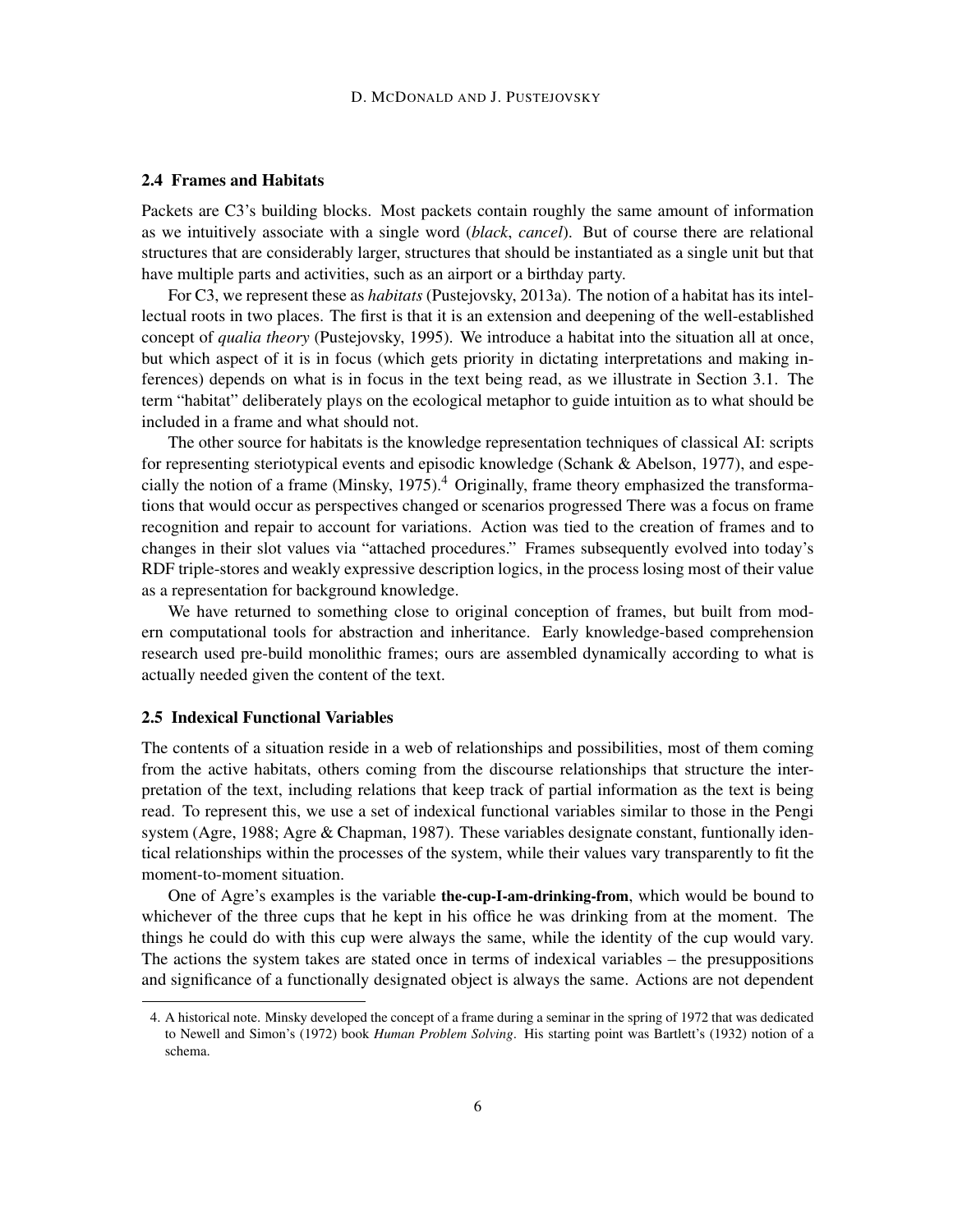on particular values, only on the function those values serve. Their actual values are managed automatically and transparently according to the situation at hand.

#### *2.5.1 Pegs*

In Pengi, the deictic variables were managed by its perceptual system. In our framework they are managed by the parser and identify the structure it has observed and the relationships it expects. In most instances an indexical such as theme or new will be bound to specific, typed individual, but since the situation is being updated incrementally as each word is scanned, there are always moments where a phrase is incomplete, its head and type not yet identified, but its impact on the situation still needs to be established. To do this we use Luperfoy's (1992) notion of a *peg*.

For example, at the point in the parse where we have read just "*a 14-year-old*," the indexical variable current-np-referent is bound to a peg that was created when the parser scanned the "*a*" and recognized that it was starting a noun phrase that would have a referent. The peg is a standin for the eventual referent and provides a place to accumulate predications. In this instance, we know that, whatever this referent may turn out to be, it is something for which it makes sense to have an age measured in years. The peg's properties are transferred to a regular individual once the head of the NP (*girl*) has been scanned. Section 4.2 provides another example of this process.

It is an interesting psycholinguistic question whether the earlier context has established the overall topic and narrowed the semantic field from which the referent of an incomplete phrase like "*14 year old*" will be drawn. The news article that this excerpt appeared in had "bird flu" in its title. Anyone familiar with the subject will know what types of individuals will be discussed and, given the age mentioned in the phrase, will presume that it will be a person. In other contexts, for example at a bar, the presumption might be that the 14 year old was a single malt scotch. Whether people use such pre-established semantic fields or wait a moment to hear the head word is an open question that could be tested in a well-designed experiment.

#### 2.6 Representational principles and their consequences

We have arrived at a set of principles for the representation of world knowledge in C3. These are an overlay on an otherwise conventional system of categories and properties in a specialization lattice. The aim is to provide a flexibile link from language to the ontology while retaining the economy of only having to state axioms and relation types once. These principles include:

- Only add a category to the ontology if it makes a contribution, e.g., it adds predicates, statechange affordances, presuppositions, or defaults.
- No representation without realization; every category should correspond to some word, phrase, feature, or syntactic construction.
- Predicates are only defined once; they may be restricted to different values at different levels in the category lattice but they retain their identity.

In a conventional representation, there is a substantial distance in the specialization lattice between the particulars that appear in a text, such as a sport utility vehicle, which will be close to the bottom, and what we know about the vehicle, e.g. that it is a container, which is stated at a high level and applies to a great many things besides SUVs. It is difficult to use language in such a system. Our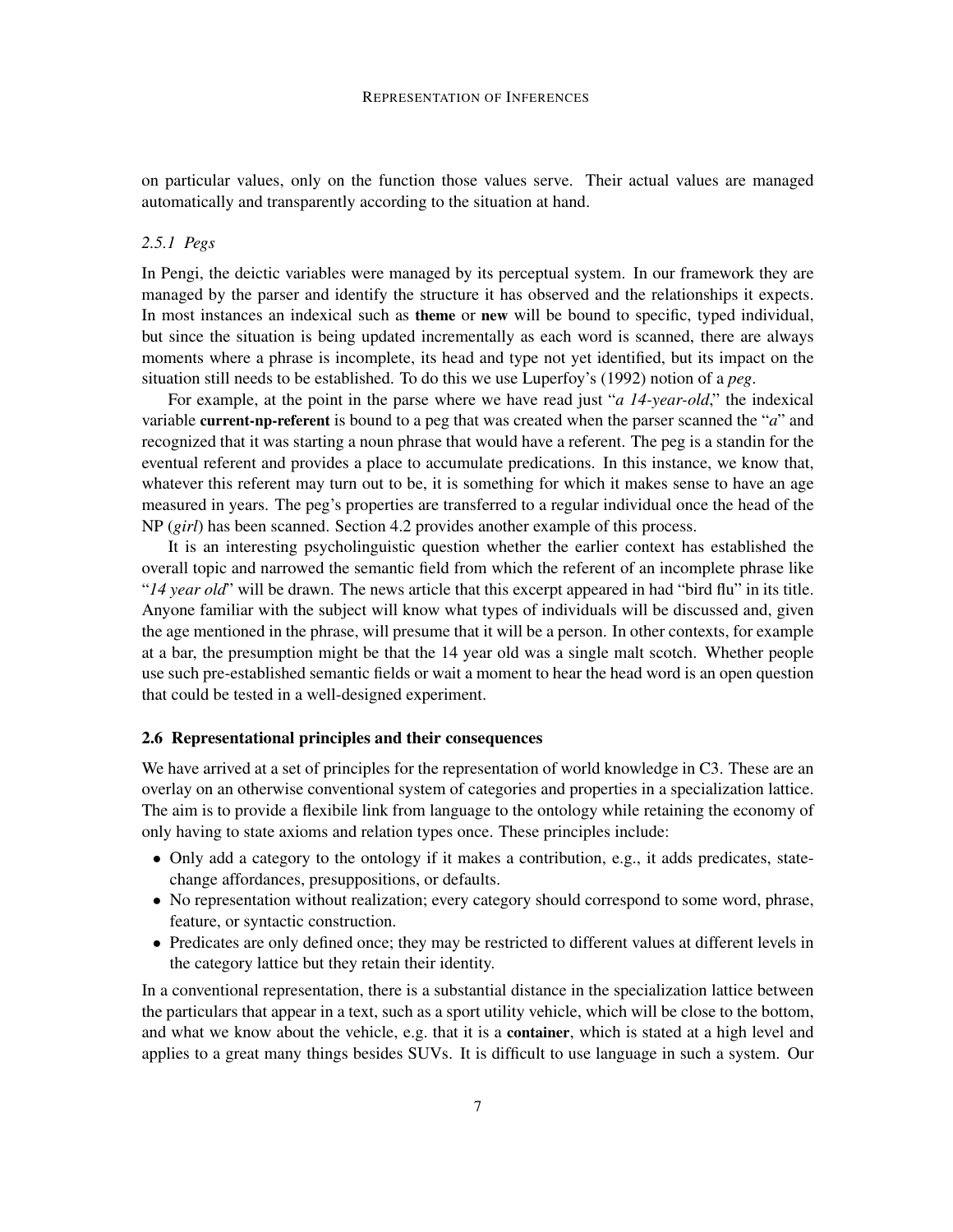need to have packets for domain-specific words that refer to general predicates and affordances (our *lexicalized pragmatics*) cannot be easily accommodated.

#### *2.6.1 Unique variables*

We chose instead to separate the realization facts (what words and construction are used) from the axiomatic facts (what predicates and operations apply and what follows from them). In C3 an SUV acts like a container because its category literally incorporates the container category and uses its variables to express the affordances available to its passengers and to state facts such as when one passenger gets out there is one fewer inside.

We do this by making all variables (predicates) unique. They are defined once, as one object in the representation, on a category as far up in the lattice as possible for maximal application. On more specific categories the variable will usually be restricted. For example the contents variable of container is defined there as a collection of an unknown number of entities of unknown types. When we move down to, say, **passenger-transporter** (see Section 3.2), the type of the collection is restricted to person. On a particular type of passenger-transporter, say airline, the restriction on the variable will be further restricted to incorporate the different roles of people on an airline.

The vocabulary is stated against these restrictions. Any packet that includes container adds to the situation model the fact that its contents are in one of two states, expressible as being *in* (*inside*) or *out* (*outside*) of the container, and have the affordance of being able to move between these states. But we say that we *take* or *pick out* jelly beans from a jar (they cannot move on their own). We watch a squirrel *climb out* of a garbage can (they can move on their own, and the movement involves ascending a height). When the variable is restricted to the category person, we refer to to them as *passengers* or by their role (*driver*, *pilot*, *stewards*), and they *go into* or *get out of* the container.

### *2.6.2 Pre-cached, "Composite" Categories*

Allowing different local restrictions on the same predicate object lets us achieve an economy of expression for axioms, which is essential for working with large ontologies, while retaining flexibility in how to define packets of the vocabulary since realization facts can refer to restriction categories at very different levels in the ontology. But this comes at a cost, since any word with a rich meaning will have a packet that introduces dozens if not hundreds of latent variables (particularly for habitats) that will entail including a proportional number of categories.

We make this manageable by using what we call *composite categories*. We define them as a conjunction of regular categories. We then pre-cache the categories' variables (with their restrictions) to create a single computation object. The result has the behavior we would get by using ordinary inheritance, but with none of the costs of traversing the lattice to collect the variables and apply the restrictions.

While a a composite category often just collects the categories that are above it in the hierarchy, there is no requirement that it do so. Categories from very different parts of the ontology can be incorporated into a single composite. This makes for an ontology that is easier to maintain, since there is no requirement to force everything into a single lattice with coherent lines of inheritance. Com-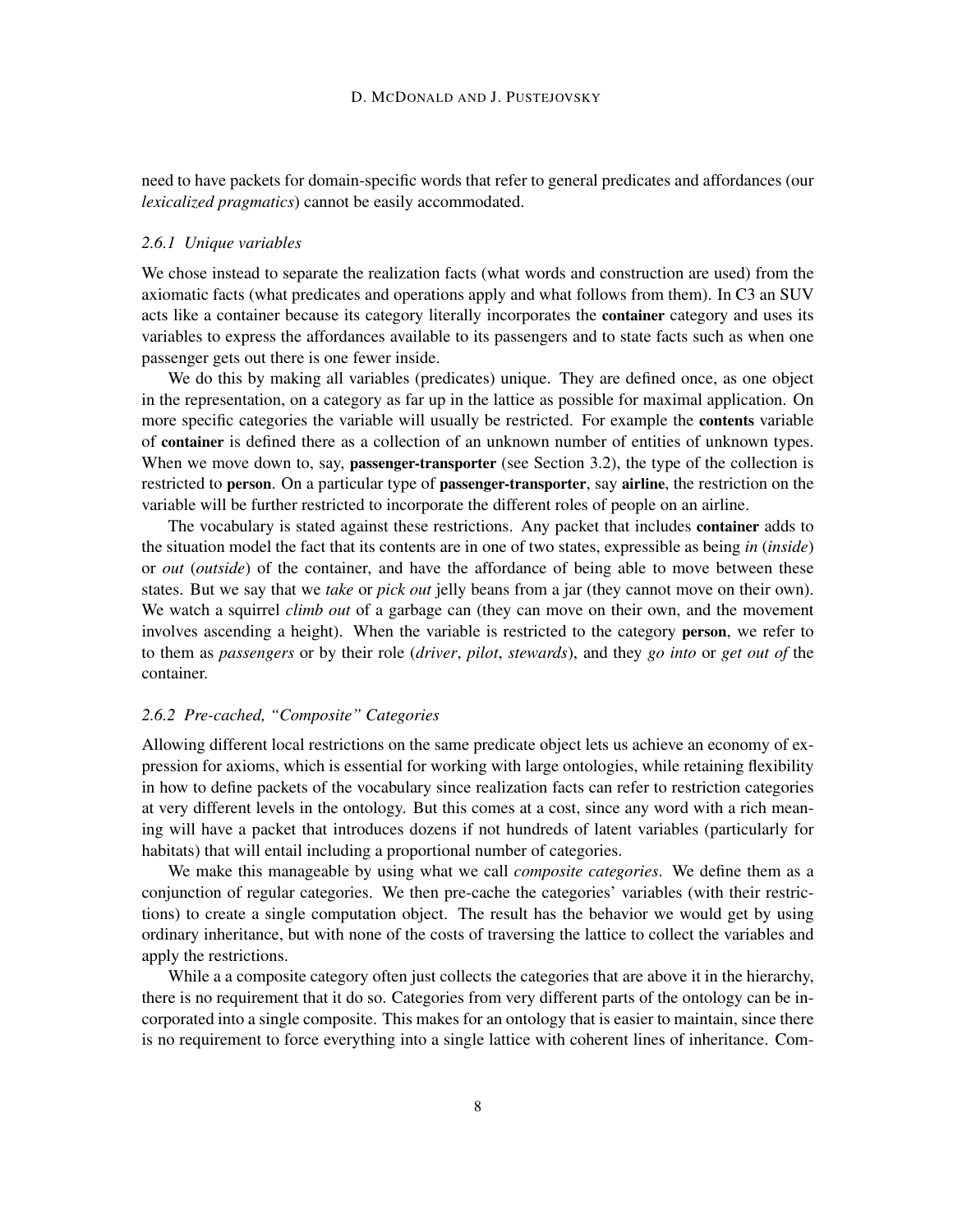

Figure 1. The C3 Architecture. As described in Section 3, the airport habitat includes a latent representation of its normal entities, roles, and activities. The C3 analysis incrementally brings some of these into focus, instantiating relationships and grounding otherwise anonymous text references such as the 550 people.

posite categories can be incorporated into other composites. When this happens, the incorporated composites are treated like macros that are unpacked inline and repackaged as a new class.<sup>5</sup>

## 2.7 The C3 Architecture

Figure 1 shows the basic framework of C3 using the example discussed in next section. Solid blue lines from the text trace the activation path up from the first part of the text to add packets (in green) or larger habitat frames (in blue) to the situation as a whole (outer box). Dotted lines show later additions to the situation (upward arrows) or inferred interpretations made by the situation (downward arrows). Orange arrows within the situation sketch relationships developed among the packets by binding variables.

C3's workflow begins with the perceived input; in our research this is the sequence of words in a text. Words are interpreted as they are reached by the parser and contribute packets of content of different sizes and function to a growing situation. This leads to the instantiation and assembly of highly structured sets of prototype relations and events, anticipated scenarios, and specific

<sup>5.</sup> We work in Lisp, and make heavy use of the multiple inheritance capabilities of the Common Lisp Object System (Gabriel, White, & Bobrow, 1991).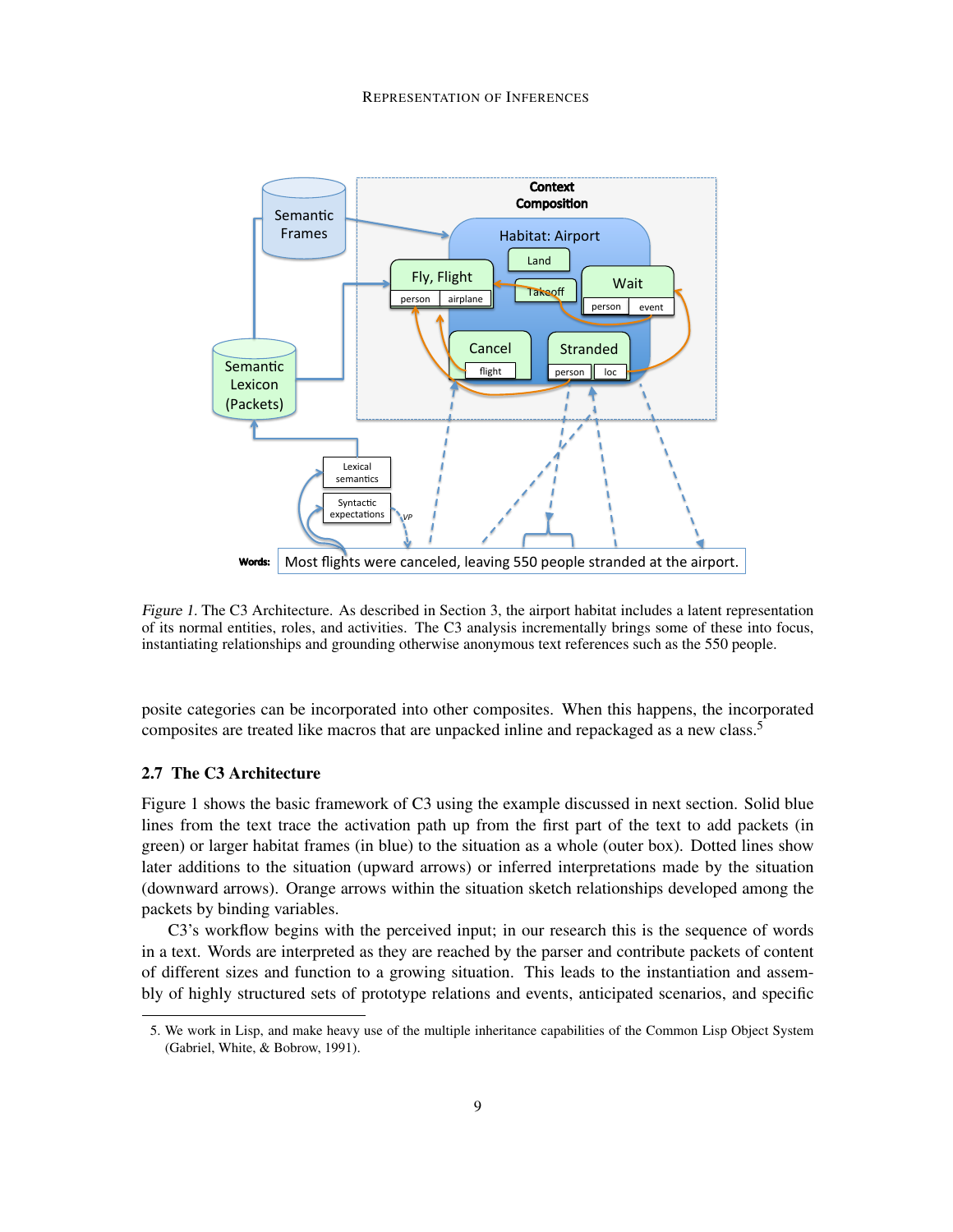and prototypical individuals, places, and the like. The situation then governs the expectations and interpretations of words and phrases as the analysis continues.

The architecture proposed here assumes that utterances are interpreted incrementally, making use of inferential packets which drive the compositional construction of meaning. The result of the interpretation process is a minimal simulation of the situation denoted by the utterance. We turn now to an example of the interpretation procedure.

## 3. Creating and Applying a Situation

In this section we describe how the situation is established and drives inferences during C3's comprehension of an utterance. We focus on the following news article as our example text.

"*Most flights from the Luis Munoz Marin Airport in San Juan to the Leeward Islands were canceled Monday, leaving about 550 people stranded at the airport.*" 6

Taken just for its literal content, as with most of today's language understanding systems, $^7$  the result would leave many questions open. In particular, where did these 550 people come from, and why are they stranded? In the section below, we show how lexical semantic knowledge associated with the lemmas in this example direct our inferences towards "filling in the gaps" in the literal assertions from the text. We demonstrate how packets of information are formed from lexical items and how these compositionally build contextually salient inferences for this text.

#### 3.1 Lexical Structures

Outside of a specific context, most high frequency words are ambiguous. Even once a word sense has been determined, there are still differences in logical perspective to sort out or metonymies to decode. We describe our approaches to these problems in this section.

Simple ambiguity. Consider the word *flights*, which has different meanings in different domains. It could refer to a *flight of stairs* or be part of a fixed phrase like *flight from stocks*. It could refer to a quantity of beer or champagne or it could be a nominalization of *flee*. A fully populated language understanding system would have all of those readings and more. In the context of this example it refers to an airline flight, but C3 must establish that fact before it can instantiate the air-travel habitat and activate its affordances.

We know from psycholinguistic studies that all of the senses of a polysemous word are available for about 250 msec after the word is read, and after about 500 msec, roughly when the next word has been read, only the contextually appropriate sense is available (Swinney & Hakes, 1976; Tanenhaus, Burgess, & Seidenberg, 1988). The context provided by the situation is sufficient for people to rapidly and unconciously disambiguate wordsthat are ambiguous in isolation like *flight*. The question is how does this happen. Various 'sublexical' techniques have been explored including marker passing (Charniak, 1983) and lateral inhibition (Cottrell & Small, 1983) though only in small systems.

<sup>6.</sup> This is a self-contained excerpt from a news article about the impact of Hurricane Earl on Puerto Rico (The New York Times, August 31, 2011).

<sup>7.</sup> Allen et al. (2007) and Clark, Harrison and Thompson (2003) report approaches that are notable exceptions to the generalization that today's parsers read just for literal content.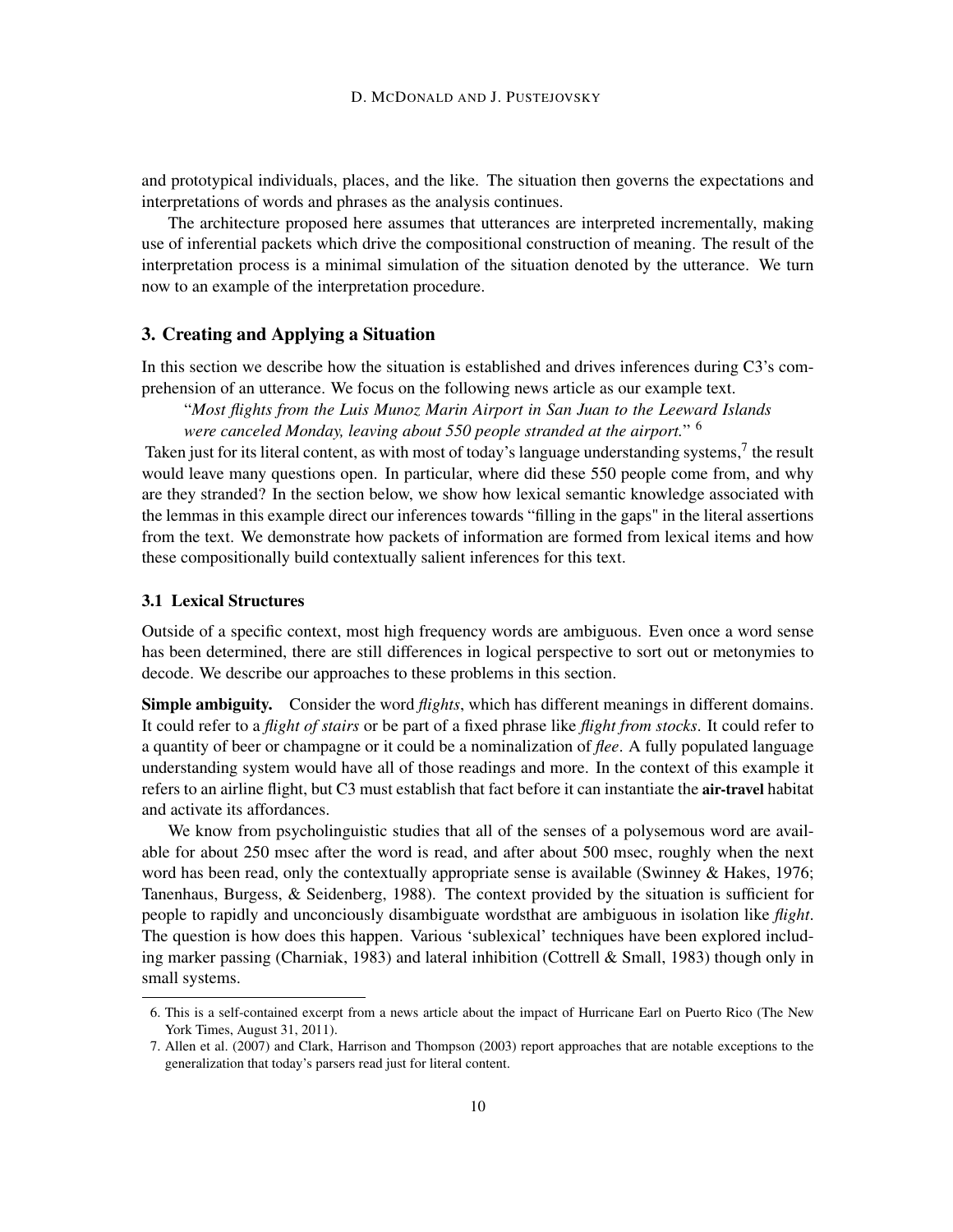In C3, each kind of 'flight' that it knows about (for which is has a packet in its lexicon) has its own projection to the grammar, and will introduce its own semantically-labeled reading into the analysis when it is scanned, e.g., airline-flight and fight-amount. This mirrors the observed immediate activation of all the word's senses. When the next word is scanned, the word *from* in this example, it introduces its own projections, including its possibilities for composition in C3's lexicalized semantic grammar. This lets us use a simple disambiguation policy: only senses that can extend through composition with the phrases around them can have their meaning incorporated into the situation. The others are ignored. In this example we use airline-flight because the preposition *from* is part of the rule pattern that applies to 'flights' as movement (i.e. "flights *from* the Luis Munoz Marin Airport . . . ").

Another possibility is that in an ongoing, established context such as news about a hurricane, the set of available readings for ambiguous words has already been narrowed to just those that are applicable in that semantic field. The psycholinguistic studies of lexical access (Small, Cottrell,  $\&$ Tanenhaus, 1988) may well be based on stimulous conditions and probes that do not apply in the normal use of language between interlocutors who know they are in a shared situation. This would replace the problem of word sense disambiguation with the more realistic problem of recognizing the situation type. We intend to investigate this question in our future work.

Lexical entries in the generative lexicon. In Pustejovsky's (1995,2013b) Generative Lexicon theory , the lexical entry for a content word (as opposed to a grammatical function word such as *most* or *from*) encodes three kinds of information:

- Its argument structure, which spells out what arguments the word takes, how they are realized syntactically and govern semantic role selection;
- Its event structure, its class of event (state, process, transition) and how it structures its implicatures (Pustejovsky, 1991);
- Its qualia structure, the basis of logical polysemy, implicated in coercion and type shifting.

The argument structure is integrated into the rule sets of Sparser's grammar and helps with simple disambiguation. The event structure is part of the habitats that are added to the situation and provides a scaffolding for anchoring events and action sequences. The qualia structure organizes the applicable predicates and affordances.

Qualia and logical polysemy. The Qualia consist of four basic roles, each of which can be seen as answering a specific question about its associated object. Each contributes a complementary set of latent predicates to a word's meaning.

- Formal roles encode taxonomic information about the lexical item (the is-a relation). *What kind of thing is it; what is its nature?*
- Constitutive roles: encode information about the parts and constitution of an object (part-of or made-of relation). *What is it made of; what are its constituents?*
- Telic roles encode information on purpose and function (the used-for or functions-as relation). *What is it for; how does it function?*
- Agentive roles encode information about the origin of the object (the created-by relation). *How did it come into being; what brought it about?*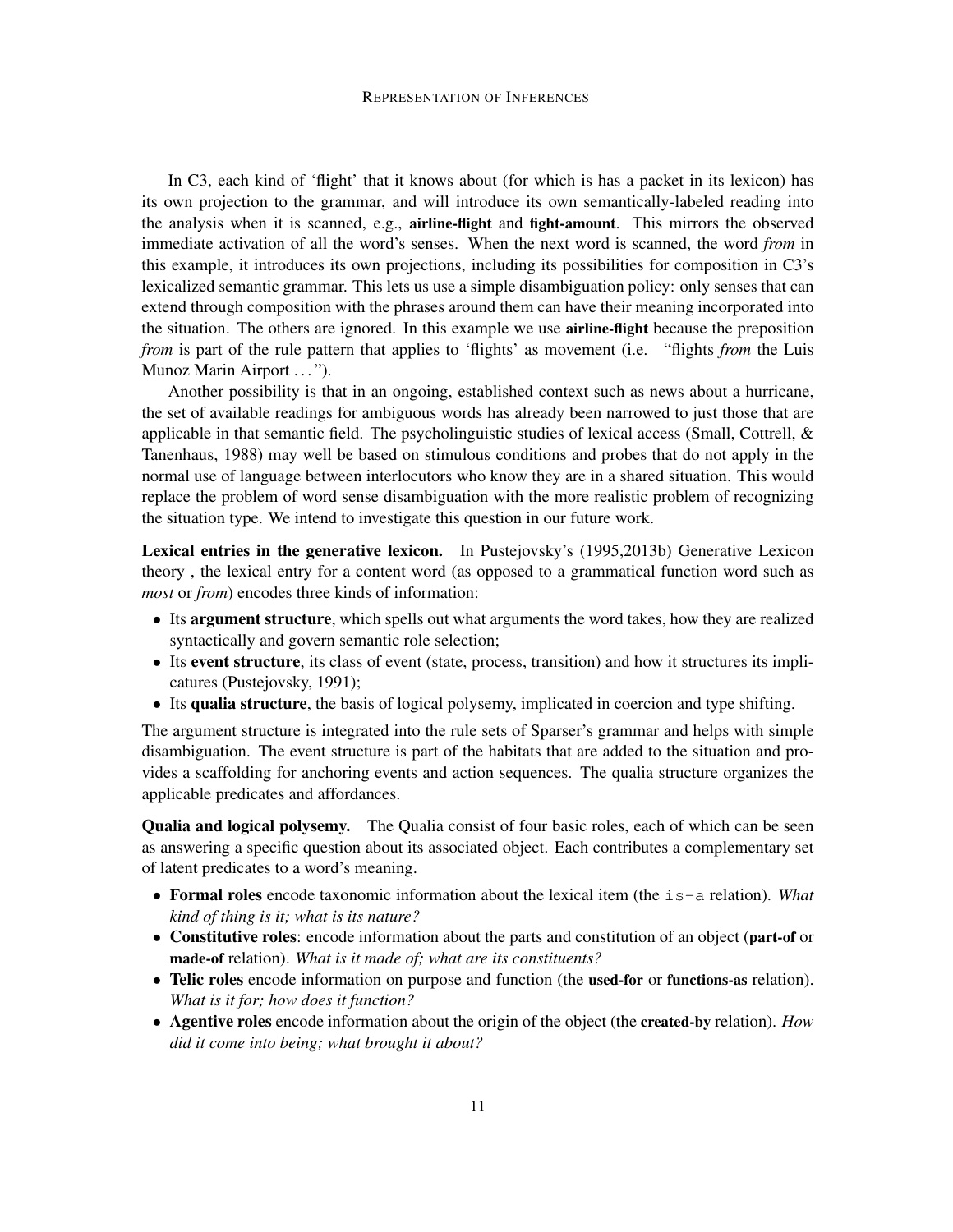Most words have alternative readings that are characterized by different qualia: the newspaper you read (telic), the one you spill coffee on (constitutive), the one whose editorial opinions you disagree with (agentive). This distinction is referred to as *logical polysemy* (Pustejovsky & Boguraev, 1993). Once a content word has been narrowed to the domain where it has a specific meaning (simple disambiguation), the next step is to determine its qualia role, to disambiguate it logically.

The qualia role that applies in a particular instance cannot be determined independently of the rest of the context. If the text was *My flight just landed*, it would be the constitutive role, since we are talking about the airplane that the flight used and only physical things can land. If our flight was rescheduled, it would be the agentive role. All of these alternatives are part of the **air-travel** habitat — a frame that factors into different parts (incorporated habitats) according to which qualia is involved. In this instance of *flight*,<sup>8</sup> it is the telic role and it links to the portion of the habitat that organizes knowledge about flights as conveying people from place to place.

Metonymy. An important kind of inference is decoding what is actually meant when a general reference is used in place of a specific one. When "*the White House issued a statement*," it is not the building that did it but some spokesman and the identity of the spokesman is unimportant. This in happening in our example. The flights are "*from the Luis Munoz Marin Airport in San Juan to the Leeward islands . . .* "

The *from* ... to ... construction occurs in many situations, not just motion. In another context this could describe movement in stock prices. The fact that we are in an air-travel situation imposes a interpretation on the from–to arguments that they refer to airports. The airport in San Juan is given explicitly. The destination, however, is given as just a named location. An inference is required to convert from that to an airport. (Note that the writer could equally well have just said "*from San Juan*," in which case both references would require a metonymic interpretation.) C3 gets an airport from a place in several steps. Stated in conventional form, the rule would be something like this. Given the axiom (meaning postulate)

 $\Box[\forall f:\text{flight }\forall l:\text{loc}[destin(l, f) \rightarrow \exists a:\text{ airport}[at(a, l) \land destination(a, f)]$ ]],

we can devise a coercion operation such as

 $\lambda f:$ flight  $\lambda l:$ loc $[destin(l, f)] \xrightarrow{coerce} \lambda f:$ flight  $\lambda l:$ loc∃a:airport $[destin(l, f) \wedge at(a, l)]$ .

In Generative Lexicon terms, we are coercing the named location *the Leeward Islands* into the airport that is associated with that location. C3 can make that inference efficiently without needing search or matching because it uses the classical idea of *attached procedures*. Within the air-travel habitat, the origin and destination variables of a flight can only be bound to airports. This is already the case for the origin, but the destination is a place rather than an airport. Binding the destination to a place triggers a procedure to identify the needed airport in the situation. If it cannot be found then the rule simply creates a representation of 'the airports in the Leeward Islands' and adds it to the situation as the value of the destination.

<sup>8.</sup> Recall that the context is *"Most flights from the Luis Munoz Marin Airport in San Juan to the Leeward Islands were canceled Monday . . . "*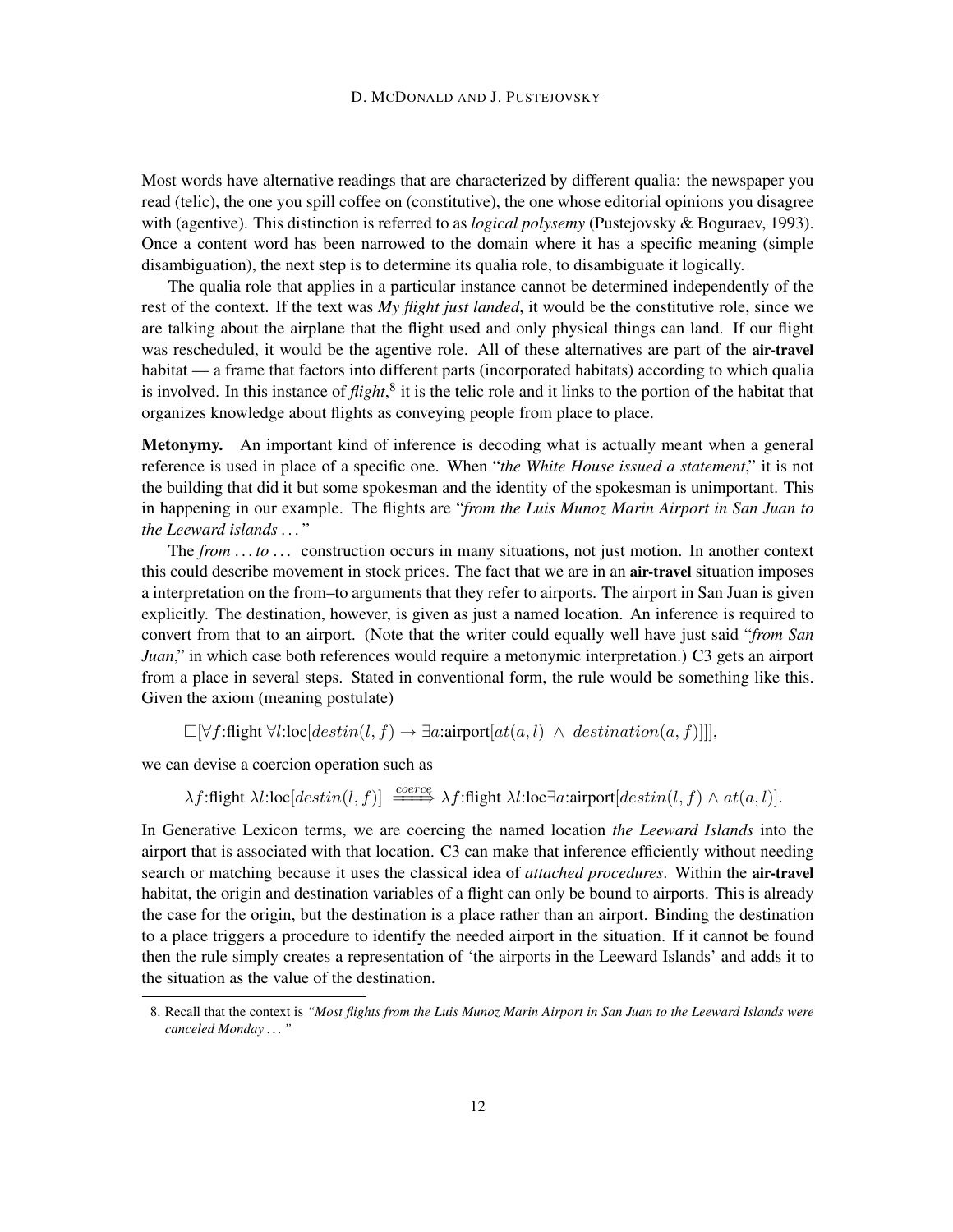#### 3.2 Habitats, Actions, and Composition

Airports have control towers, runways, taxiways, gates, and terminals. These are all available in the airport habitat. As we described in Section 2.4, these are entities and relationships that the habitat knows about, but they are latent rather than part of the situation's minimal model.

The principal activity at airports is air travel, and, if we ignore its personal aspects (making reservations, getting to/from the airport, buying food, shopping), the most salient aspect of air travel is the flights. Flights are also habitats. They have a plane (the equipment), a crew, passengers, baggage, and food. They are run by particular airlines, have a flight number, and travel from one airport to another.

In the telic reading of *flight*, the habitat includes a script that lays out the typical sequence of events and activities that constitute air travel. Airplanes are containers and they can move. Like any moving container, when they move (taxi, take off, fly, land), they convey their contents with them from their starting point to their destination. There are enough of these passenger-transporters in the world that they form a useful composite class: cars, buses, trains, bicycle-pulled carts, trucks, and others. This ensures that their common core is shared, particularly for our purposes the words that accrue to this level, such as *passenger*.

The interpretation of *flight* is as a process. There is a state of affairs that holds before this process starts and a different one after it ends. The principal difference between these two is in the location of the airplane and its contents: the passengers, their baggage, the crew. Before the flight leaves they are at the origin airport, afterwards they are at the destination airport. Any habitat like flight that involves scheduled process comes with the default assumption that once the process has started it will continue until it ends.

To represent the content of the first part of this text, we instantiate a flight habitat with values for the variables that we know. This adds to the situation a collection of an indefinite number of individual flights, where each of these otherwise unidentified flights originates in San Juan and terminates in an airport in the Leeward Islands. Each of these flights has a carrier and a flight number, a crew and a passenger manifest, but these are latent properties, just as we do not know the actual number of flights in the collection.

Canceling movement. *Cancel* is an operator over processes: it modifies the situation rather than simply adding to it. Its syntactic configuration (as main verb) establishes that it applies to the value of functional variable syntactic-subject, i.e., the flights. Since the only qualia of flight that involves a process is its telic function of transporting its passengers from one place to another, that aspect of the flight habitat becomes central to the situation.

Applying the operator cancel to the flights cancels this process. To cancel a flight means that it does not start (the flight does not *take off*). This modifies the situation to reflect that fact that the conditions that held before the process would have started still obtain: the passengers who would have been on the flights are still at the San Juan airport, as are the crews and the planes.

Situation-driven binding. In the last portion of the canceled flights example, we have a result clause

"*leaving about 550 people stranded at the airport*".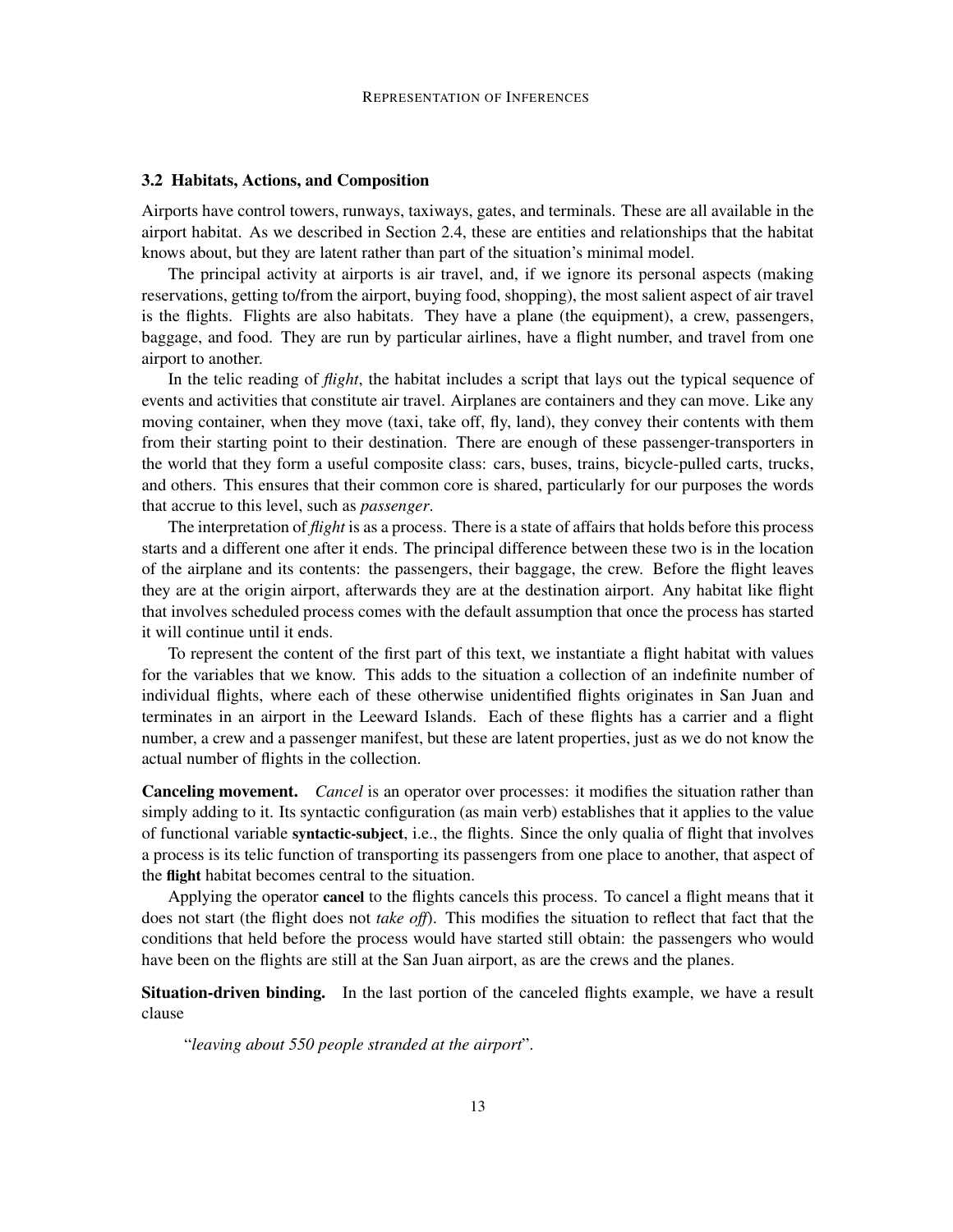Given its form, the syntactic relation of this adjunct to its main clause tells us that this state of affairs (the stranding of the people) happened because of the event in the main clause (the cancelation of most of the flights). Being stranded is a habitat in itself, associated with air travel but not a part of it per se in the way as, say, losing one's luggage. The meaning of *stranded* is that there was an intention to move that has been blocked: The path of the passengers' expected futures has been interrupted. Note that the airport employees are not stranded, because they have a different role in the air-travel habitat, i.e., they work at the airport.

Inferences should be guided by what is salient in what is perceived – the text that C3 is interpreting and the situation model created for it. The cancelation brings into focus within the situation those elements that were most affected by it: the passengers, the air crews, and any other individuals whose intended future path of events was shifted. This salience makes it simple to interpret the two definite references in the result clause. Given the context provided by this situation, we can bind the referent of *the airport* to San Juan's Luis Munoz Marin airport because the flight habitat has already created properties for two airports (origin and destination). The origin airport is the more salient of the two because it is the one impacted by the cancelation.

Similarly, the *550 people* are resolved to be the only people who are made salient by the cancelation: the passengers and crew who would have been on the flights that did not take off — did not follow their intended, default future path.

This section has shown how simple it is to draw complex inferences in C3. We first recognize and instantiate the appropriate situation type ('activity at an airport'). That large habitat is focused on a particular qualia as the text is incrementally interpreted ("most flights"), and specialized through composition as C3 continues reading and introducing packets into the situation ("canceled"). This provides the context in which the identity of the '550 people' is immediately established, because they have the situation's role of passengers made salient by the cancelation of their flights. In the next section we will walk through this process in detail on a smaller, fully implemented example.

## 4. A Detailed Example

At SIFT we have access to a set of logs of actual text-chat collected from an Intelligence, Surveillance, and Reconnaissance team during the Empire Challenge 2010 military exercise. These are from a Ground-Based Operational Surveillance System team that was composed of three camera operators, an analyst, and a coordinator, all communicating over Internet Relay Chat reporting on the movements and activities of other players in this live Army exercise in a simulated set of Afghani villages. This excerpt illustrates the sort of gap that we are focusing on. Camera operator Heavy2 is reporting on an event involving a car 'of interest' in the Wakil village that he is observing.

| Line | Time | Message                                                            |
|------|------|--------------------------------------------------------------------|
|      |      | [19:51] $\vert$ <heavy2> black ford suv has entered wakil</heavy2> |
|      |      | $\mid$ [19:52] $\mid$ <heavy2> two people are dismounting</heavy2> |

Table 1. Team chat excerpt from Empire Challenge 2010.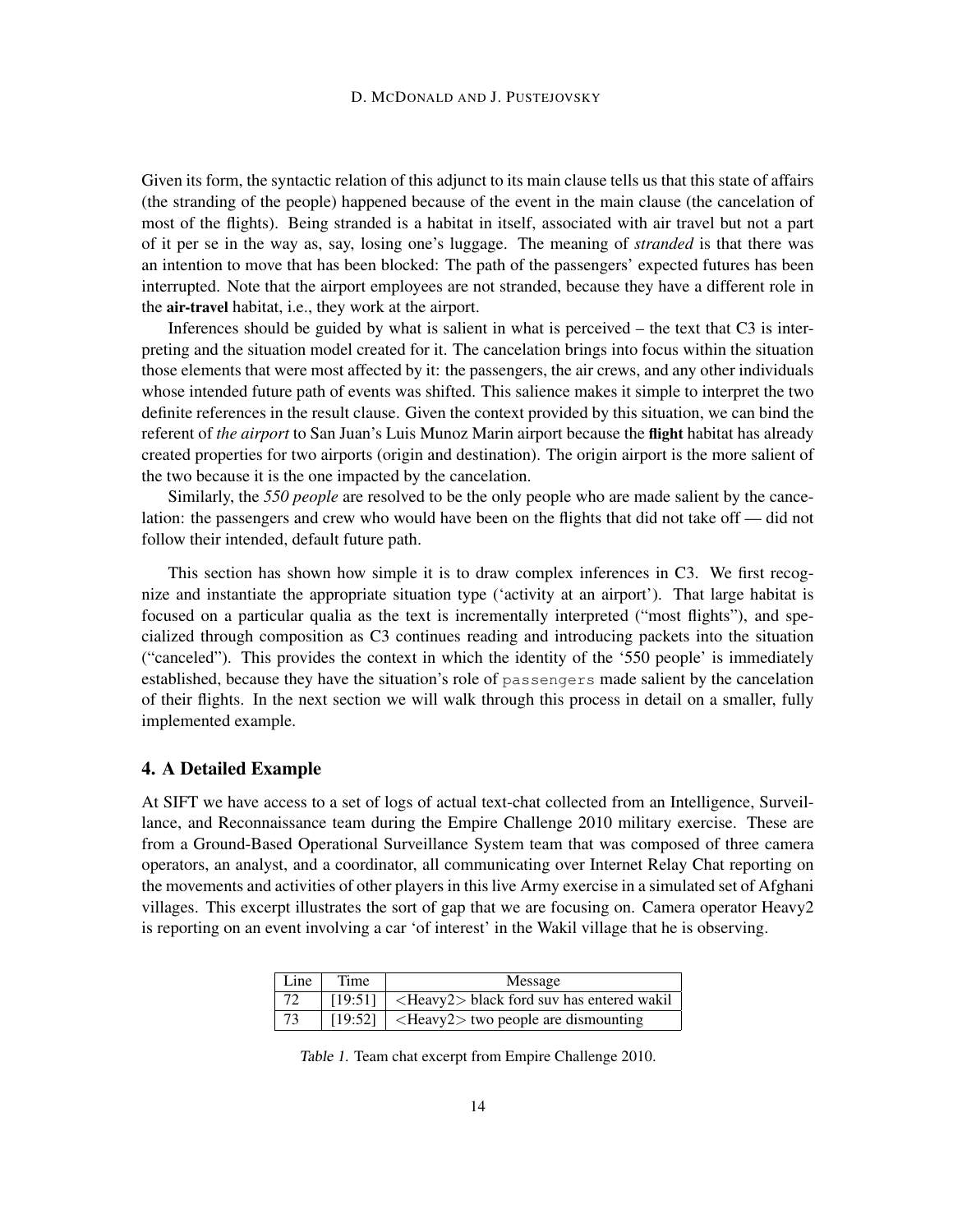It is obvious to us where the people came from. In this section we lay out how we make it equally obvious to the C3 System.

#### 4.1 The initial situation

Line 72 of the chat transcript, entered at 19:51 pm, is the first time that observer Heavy2 has typed anything for several minutes. This speaker shift has cleared the situation of any active habitats or facts, and moved their content to a passive store from which they can be reactivated when mentioned again. In this case, the "*black Ford SUV*" was already identified and designated as a 'vehicle of interest' earlier at 18:27, and at 18:50 there was the report "*three guys have gotten in to black ford suv at wakil*." Not only is there a known individual to add to the situation (rather than building a new individual), but something is already known about it.<sup>9</sup>

```
SUV-1: container.contents = collection(count > 3, type = person)
```
The discourse history established that The SUV is value of the given indexical variable. The value of the new variable is the fact that it has entered the village. This reintroduces the already known village in to the situation model, along with the fact of the event, but nothing else. The present location of the SUV is know (it is part of the minimal model), but nothing is known anything about its previous location except that it had one: "*where the SUV was before it entered Wakil*."

From the text there is nothing else known about the SUV, not even whether it has stopped moving. But n the actual world of the observer, all of this is an esablished part of reality. It approached along a particular road at a particular angle to the viewer. The sun was shining and created shadow of a particular size. The buildings in Wakil are made of concrete and painted some color. All of this is true, but only what is actually given in the text is present in the situation. The rest is latent.

#### 4.2 Expectations

In C3, texts are parsed incrementally word by word so as to get the greatest amount of leverage from the situation. From line 73, reported a minute after the report about the SUV, it first reads the word *two*. As a nominal premodifier, this deploys a peg and its packet establishes that there is a collection of size two, but that is all that is known at that moment: the rest of the text could refer to two of the windows on the SUV being opened, or two of its doors.

```
Peg(x): collection(count = 2, type = x)
```
Upon reading *people*, the head of the NP, the peg is replaced by an individual representing a collection of two people, but again we know nothing more. There is an expectation, however. The people must have been somewhere before this even if we do not yet know where. Since some things, like the locations of the objects of discourse, are essential to understanding. (physical objects do not just appear in a puff of smoke), this information gap leads to an expectation that we will either be told the location or should assume one given the available evidence:

<sup>9.</sup> The expressions used in this section are purely notional for purposes of illustration. In C3's implementation their equivalents are configurations of typed objects linked by pointers and organized by indexical-variables bound by the situation object. We cannot describing their actual elements and organization in the space available.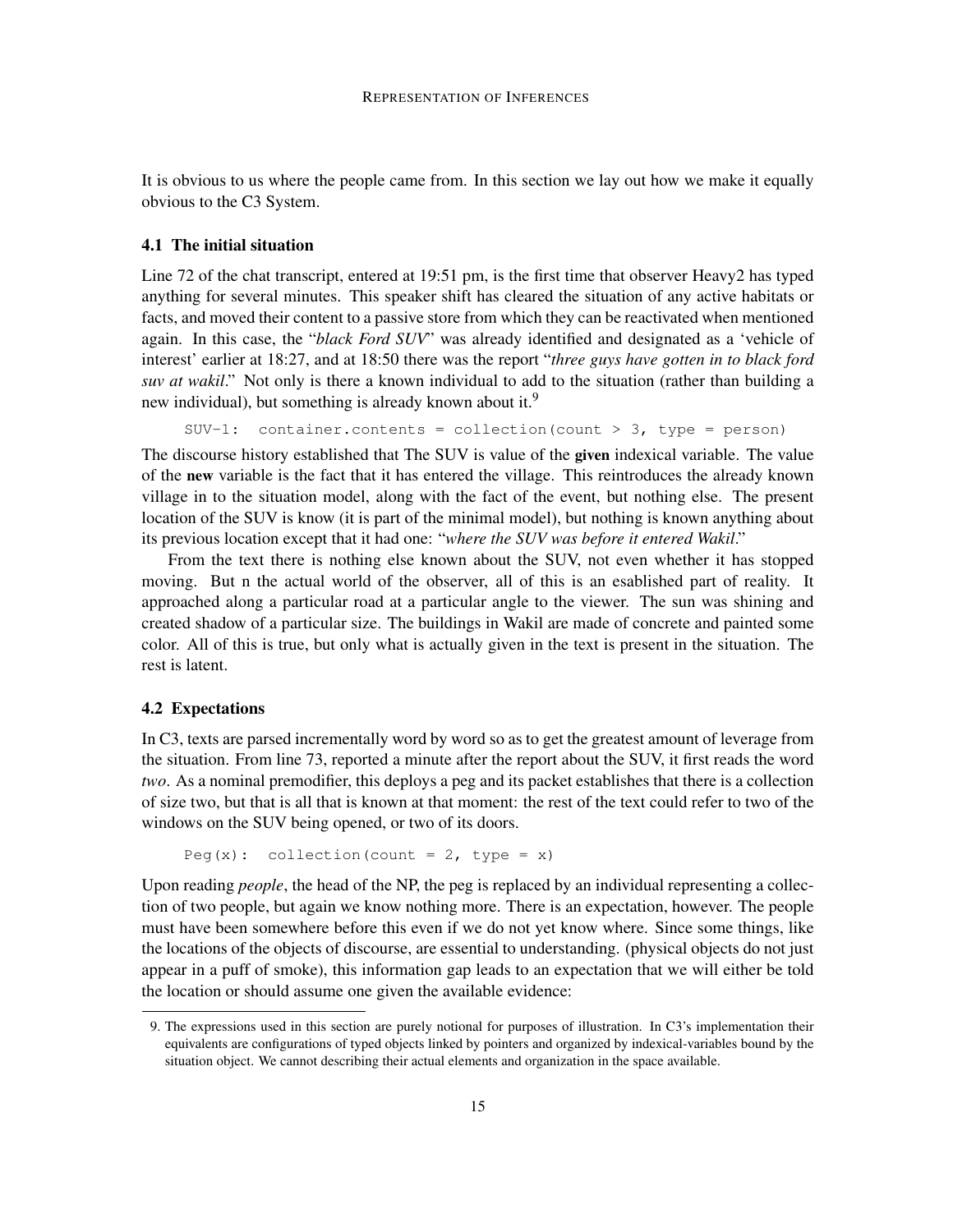```
people-2: type = collection-2, physical-object.location = ?)
```
#### 4.3 Composition

C3 then reads the verb group of line 73, "*are dismounting*." It adds the packet for *dismount* to the situation and notes that this is an ongoing action.

```
dismount = transition.inprogress
 movement.from = high
movement.to = low(ground)
movement.actor = v:subject
```
From the syntactic construction, it knows that the collection of people supplies the obligatory argument to *dismount*: who is doing the action.

Dismount is a movement. Every instance of a movement comes with predicates for where its participants (the two people who are moving) were before the action and where they are after it. None of these values have been given explicitly, although a firm default for dismount is that the final location is the ground. (One dismounts from a horse or a piece of gymnastics equipment.)

To establish the value of their prior location (where they dismounted *from*), C3 uses what amounts to anaphoric reasoning: namely, what are the known locations given the present situation? This gives us the village and the SUV, but the SUV should be preferred because the thing one dismounts from must be close by (compare "*two people are walking up to it*") and the SUV is salient because it is the value the discourse theme indexical because is is a 'vehicle of interest':

```
during.before(dismount-1):
people-2.physical-object.location = SUV-1
dismount-1.movement.from = SUV-1
```
This binding furthermore has significant side effects. To be dismounting from the SUV presupposes that it is stopped, so C3 coerces the motion of the SUV in 72 to a 'stopped state.' (Compare secret service agents dismounting from the presidential limo during a motorcade.) If two people have *left* the SUV, qua container, then the number of people known to be in the vehicle (at least four) is reduced by two.

What has happened is that the introduction of the dismount to the situation initiated a limited inference process to identify the location the people dismounted from. Integrating the dismount with the established enter or the SUV provides a 'people-containing' location to the inferential search ('inside the SUV'). If there had not already been such a location in the current situation, the search would not go any further, and just posit that the location exists and wait for more information to come in, just as with our initial example of the Iraqi girl.

This example has illustrated some of the mechanics of C3's incremental analysis: Partial interpretations impose constraints on how they can be completed. Implicatures from inherited categories in the ontology (e.g. every physical object has a location) create expectations as they are incorporated into the situation, and can lead to constrained searches of the content of the situation that are organized by automatically-maintained indexical variables. We originally intended to extend this small model to the entire Empire Challenge chat corpus. However, we discovered that the inferential gap illustrated by this example is unique; the rest of the corpus can be understood with just a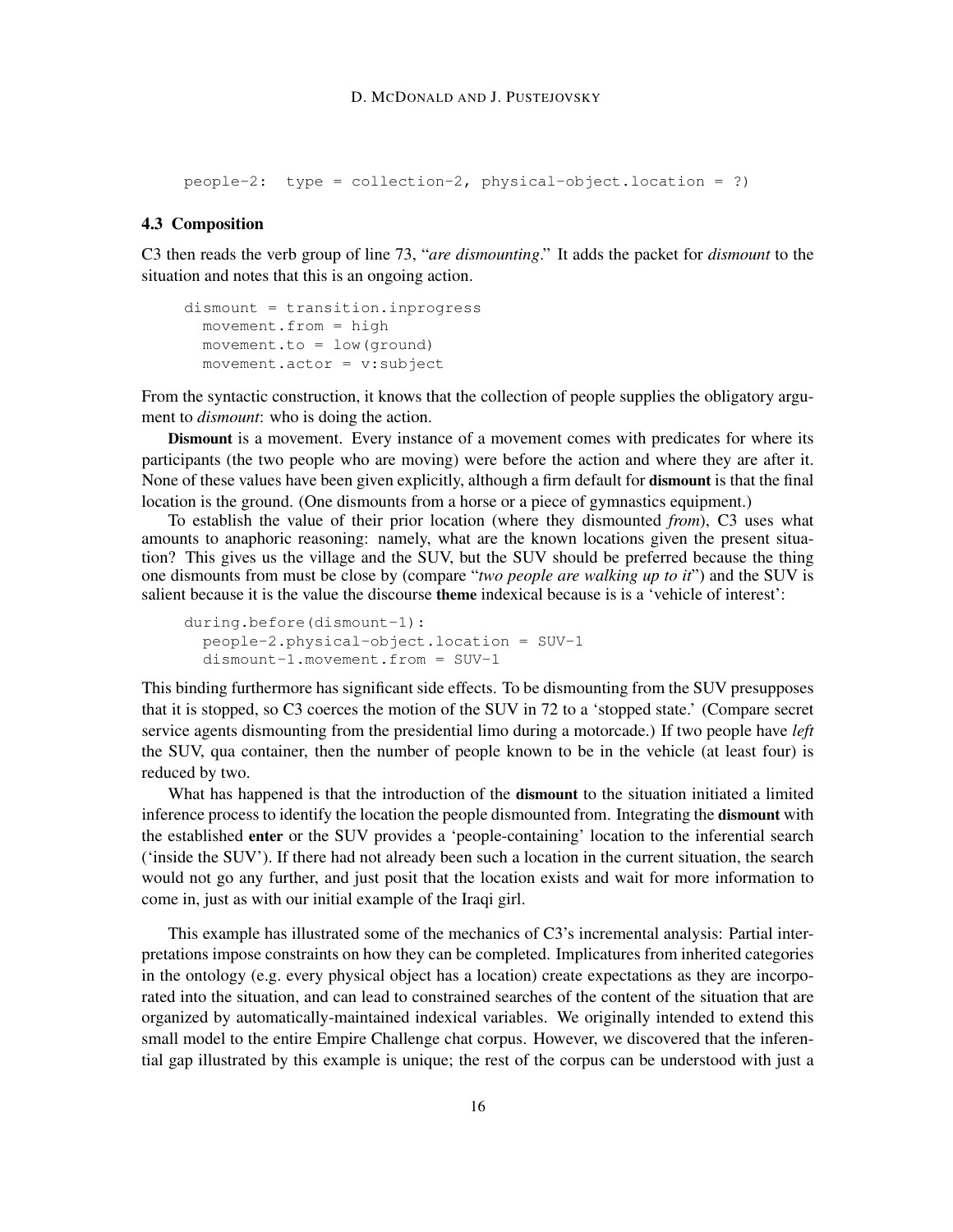literal analysis. Consequently we are shifting our future work to our original choice of topic, the inferentially rich domain of following route directions in hiking guides. This will let us develop vivid minimal simulation models and apply our extensive background in spatial and temporal ontologies (Pustejovsky, 2013a).

## 5. Related work

To the best of our knowledge, the first person to describe 'gap filling' was Herb Clark (1975) where he called this inferential process *bridging*. Bridging is "the construction of implicatures" in order to "bridge the gap from what [the listener] knows to what is intended" (pg. 170). In a logical framework, the process of adding implicatures in order to make sense of a text is usually treated as a form of *abduction*. This sort of defeasible reasoning has been studied at lenth by Hobbs (1993, 2011), who does language understanding by finding the least cost proof of the text's logical form.

We can also be said to be doing abduction in that we add implicatures to bridge the gaps in the text ('the men had been in the SUV'), however we do not formulate this as search over propositions and axioms by a theorem prover as Hobbs does. Instead, we take the psycholinguist evidence seriously and use an architecture that anticipates relevant inferences as latent variables and other kinds of inference that are introduced into the ongoing situation at virtually no cost and deployed only when a gap in the text triggers them.

In the 1970s there was work on frame-based language understanding, but either it formulated the problem in ways that could not be extended such as the anticipated questions approach of Charniak (1975), or it followed theoretical assumptions that have since been rejected: separating syntactic, semantic and pragmatic analysis into cascaded independent modules.

#### 6. Claims

In this paper, we have presented a computational architecture for a new way to encode and exploit the knowledge and inferences that comprise a word's meaning. Our approach incorporates many ideas from the classical AI literature, but it also introduces innovations designed to increase efficiency and semantic transparency. These include:

- Treating situations computationally as the sum of the understanding of what has been said, along with what is implied and what might follow (Section 2.1).
- Organizing the meaning of words as 'packets' of model-level content along with overt and implicit predications (Section 2.2).
- Using a representation that enables constant-time access to the knowledge that is latent in the situation (Section 2.3).
- Providing functional landmarks to the content of a situation to permit one-step application of anaphoric-style inferential gaps (Section 2.5).
- Separating the linguistic realization from the statement of the axiomatic facts by defining predicates just once and stating wording constraints as restrictions on them (Section 2.6).

Clearly, there is much more to be fleshed out, and it is difficult to evaluate our proposal without more elaborate and extensive modeling. But the outline presented here suggests a specific way in which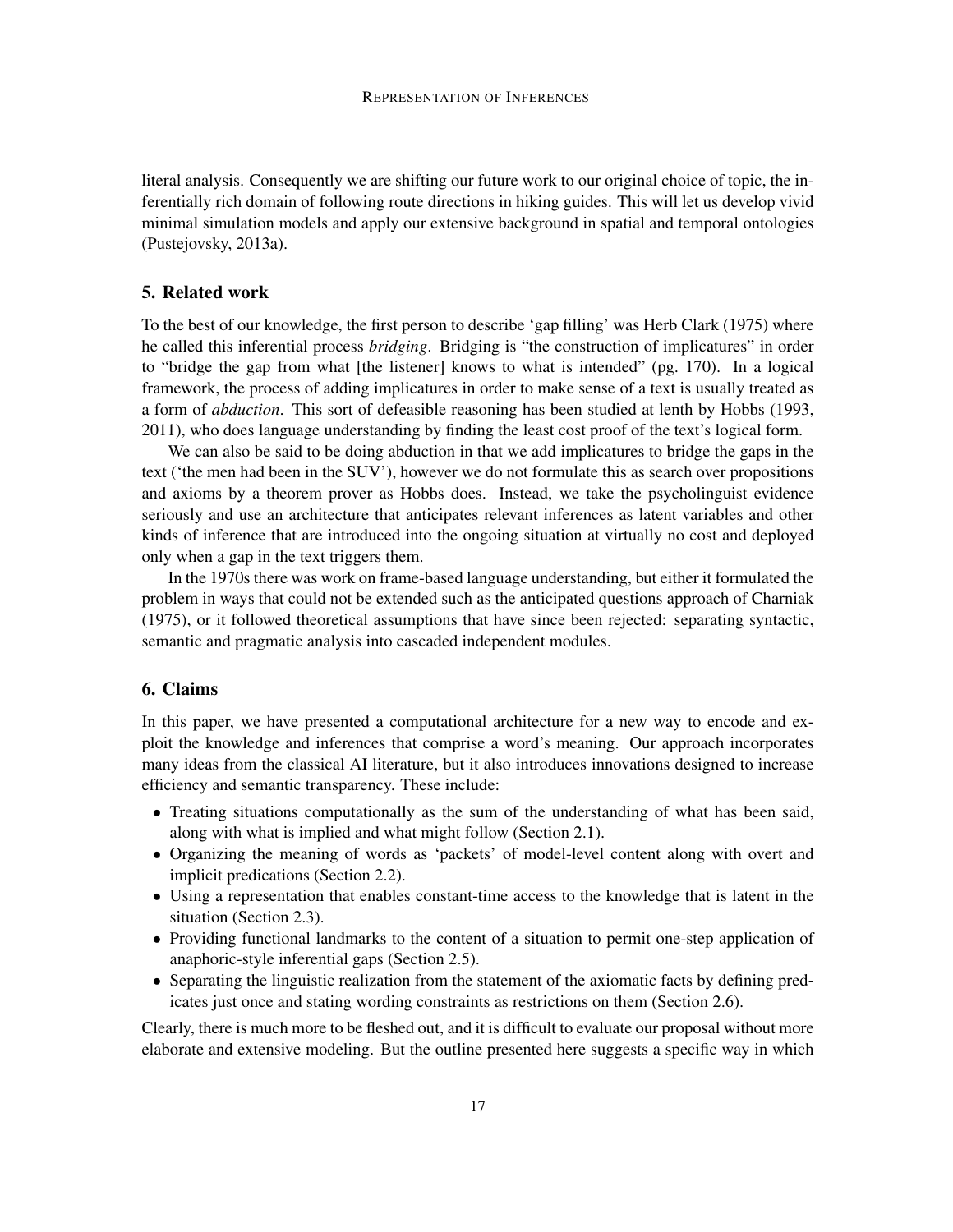people deploy their linguistic and general knowledge jointly to understand discourse, and we invite those who think that there is merit in our goal — to understand how people can use their knowledge for language as quickly and effortlessly as they walk or breathe — to an extended conversation about how this is possible.

#### Acknowledgements

This work was supported in part by the Office of Naval Research under Grant N00014-13-1-0228. Any opinions, findings, and conclusions or recommendations expressed in this material are those of the authors and do not necessarily reflect the views of the Office of Naval Research.

## References

Agre, P. E. (1988). *The dynamic structure of everyday life* (Technical Report). DTIC Document.

- Agre, P. E., & Chapman, D. (1987). Pengi: An implementation of a theory of activity. *AAAI* (pp. 286–272).
- Allen, J., Manshadi, M., Dzikovska, M., & Swift, M. (2007). Deep linguistic processing for spoken dialogue systems. *Proceedings of the Workshop on Deep Linguistic Processing* (pp. 49–56).
- Bartlett, F. C. (1932). *Remembering*. Cambridge University Press.
- Barwise, J., & Perry, J. (1983). *Situation semantics*. Stanford, CA: CSLI Publications.
- Bergen, B., Chang, N., & Narayan, S. (2004). Simulated action in an embodied construction grammar. *Proceedings of the Twenty-Sixth Annual Conference of the Cognitive Science Society* (pp. 108–113).
- Charniak, E. (1975). Organization and inference in a frame-like system of common sense knowledge. *Proceedings of the 1975 workshop on Theoretical issues in natural language processing* (pp. 42–51).
- Charniak, E. (1983). Passing markers: A theory of contextual influence in language comprehension\*. *Cognitive science*, *7*, 171–190.
- Church, K. W., & Mercer, R. L. (1993). Introduction to the special issue on computational linguistics using large corpora. *Computational linguistics*, *19*, 1–24.
- Clark, H. H. (1975). Bridging. *Proceedings of the 1975 workshop on Theoretical Issues in Natural Language Processing (TINLAP)* (pp. 169–174).
- Clark, P., Harrison, P., & Thompson, J. (2003). A knowledge-driven approach to text meaning processing. *Proceedings of the HLT-NAACL 2003 Workshop on Text Meaning* (pp. 1–6).
- Cottrell, G. W., & Small, S. L. (1983). A connectionist scheme for modelling word sense disambiguation. *Cognition & Brain Theory*.
- Devlin, K. (2006). Situation theory and situation semantics. *Handbook of the History of Logic*, *7*, 601–664.
- Fillmore, C. J. (1976). Frame semantics and the nature of language. *Annals of the New York Academy of Sciences: Conference on the Origin and Development of Language and Speech*, *280*, 20–32.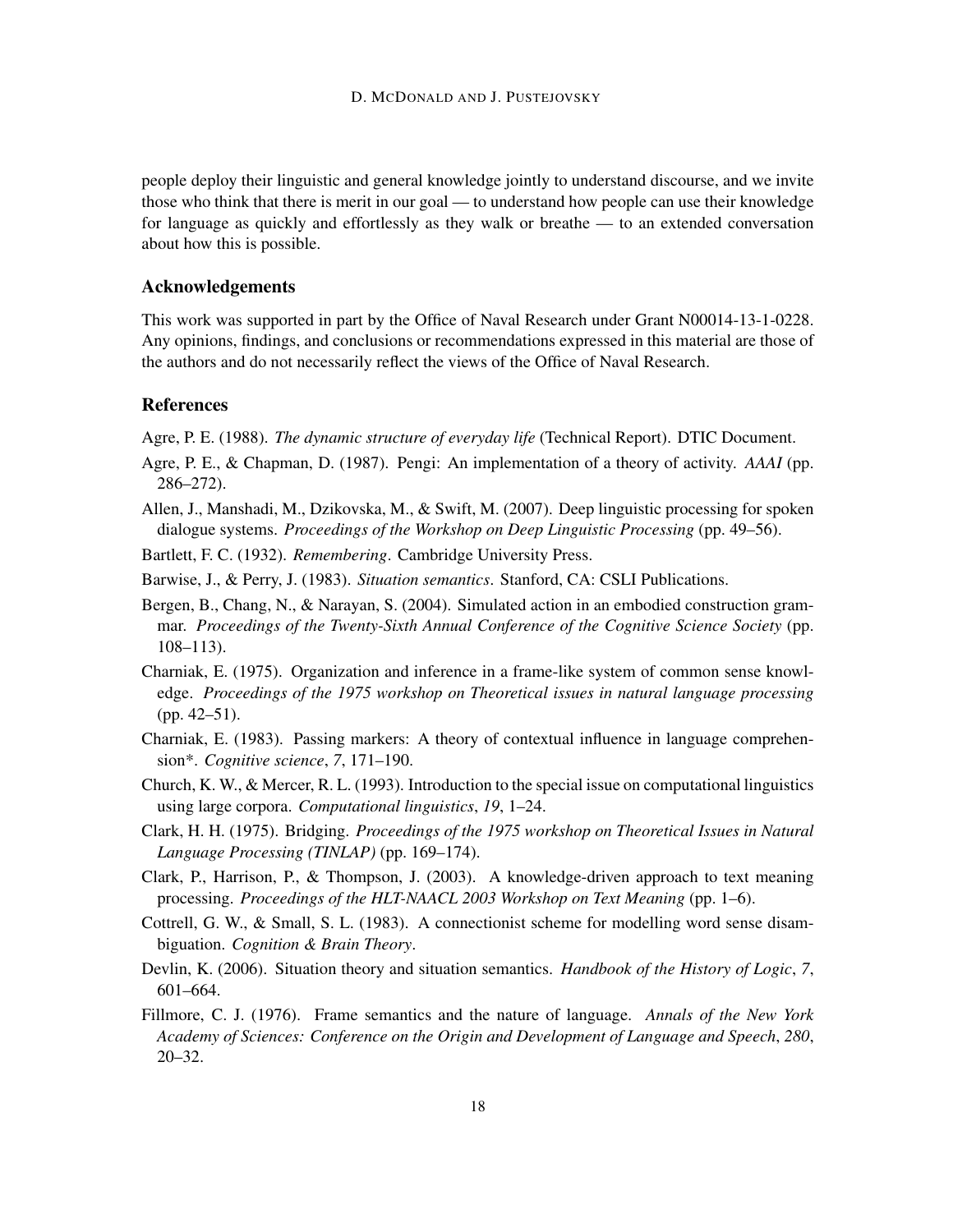- Fillmore, C. J., & Baker, C. F. (2001). Frame semantics for text understanding. *Proceedings of WordNet and Other Lexical Resources Workshop*. Pittsburgh: NAACL.
- Gabriel, R. P., White, J. L., & Bobrow, D. G. (1991). Clos: Integrating object-oriented and functional programming. *Communications of the ACM*, *34*, 29–38.
- Grice, H. P. (1975). Logic and conversation. In P. Cole & J. Morgan (Eds.), *Syntax and semantics volume 3: Speech acts*. Academic Press, New York.
- Guha, R., & Lenat, D. (1993). Cyc: A midterm report. *Readings in knowledge acquisition and learning* (pp. 839–866).
- Luperfoy, S. (1992). The representation of multimodal user interface dialogues using discourse pegs. *Proceedings of the 30th Annual Meeting of the Association for Computational Linguistics* (pp. 22–31).
- Marslen-Wilson, W. (1973). Linguistic structure and speech shadowing at very short latencies. *Nature*, 522–523.
- Matsuki, K., Chow, T., Hare, M., Elman, J., Scheepers, C., & McRae, K. (2011). Event-based plausibility immediately influences on-line language comprehension. *Journal of Experimental Psychology: Learning, Memory, and Cognition*, *37*, 913–934.
- McDonald, D. (1992). An efficient chart-based algorithm for partial-parsing of unrestricted texts. *Proceedings of the Third Conference on Applied Natural Language Processing* (pp. 193–200).
- McDonald, D. (1996). The interplay of syntactic and semantic node labels in parsing. *Recent advances in parsing technology*, *1*, 295.
- McDonald, D., & Pustejovsky, J. (1985). Tags as a grammatical formalism for generation. *Proceedings of the 23rd Annual Meeting of the Association for Computational Linguistics* (pp. 94–103).
- McDonald, D. D. (1994). Reversible nlp by linking the grammar to the knowledge base. In *Reversible grammar in natural language processing*, 257–291. Springer.
- McDonald, D. D. (2000). Issues in the representation of real texts: The design of krisp. In L. M. Iwanska & S. C. Shapiro (Eds.), *Natural language processing and knowledge representation*, 77–110. MIT Press.
- McRae, K., & Matsuki, K. (2009). People use their knowledge of common events to understand language, and do so as quickly as possible. *Language and linguistics compass*, *3*, 1417–1429.
- Minsky, M. (1975). A framework for representing knowledge. In P. H. Winston (Ed.), *The psychology of computer vision*, 211–277. McGraw-Hill.
- Montazeri, N., & Hobbs, J. R. (2011). Elaborating a knowledge base for deep lexical semantics. *Proceedings of Ninth International Workshop on Computational Semantics* (pp. 195–204).
- Newll, A., & Simon, H. A. *Human problem solving", year = "1972", publisher = Prentis Hall*.
- Pustejovsky, J. (1991). The syntax of event structure. *Cognition*, *41*, 47–81.

Pustejovsky, J. (1995). *The generative lexicon*. MIT Press.

Pustejovsky, J. (2013a). Dynamic event structure and habitat theory. *Proceedings of GL2013* (pp.  $1-20$ ).